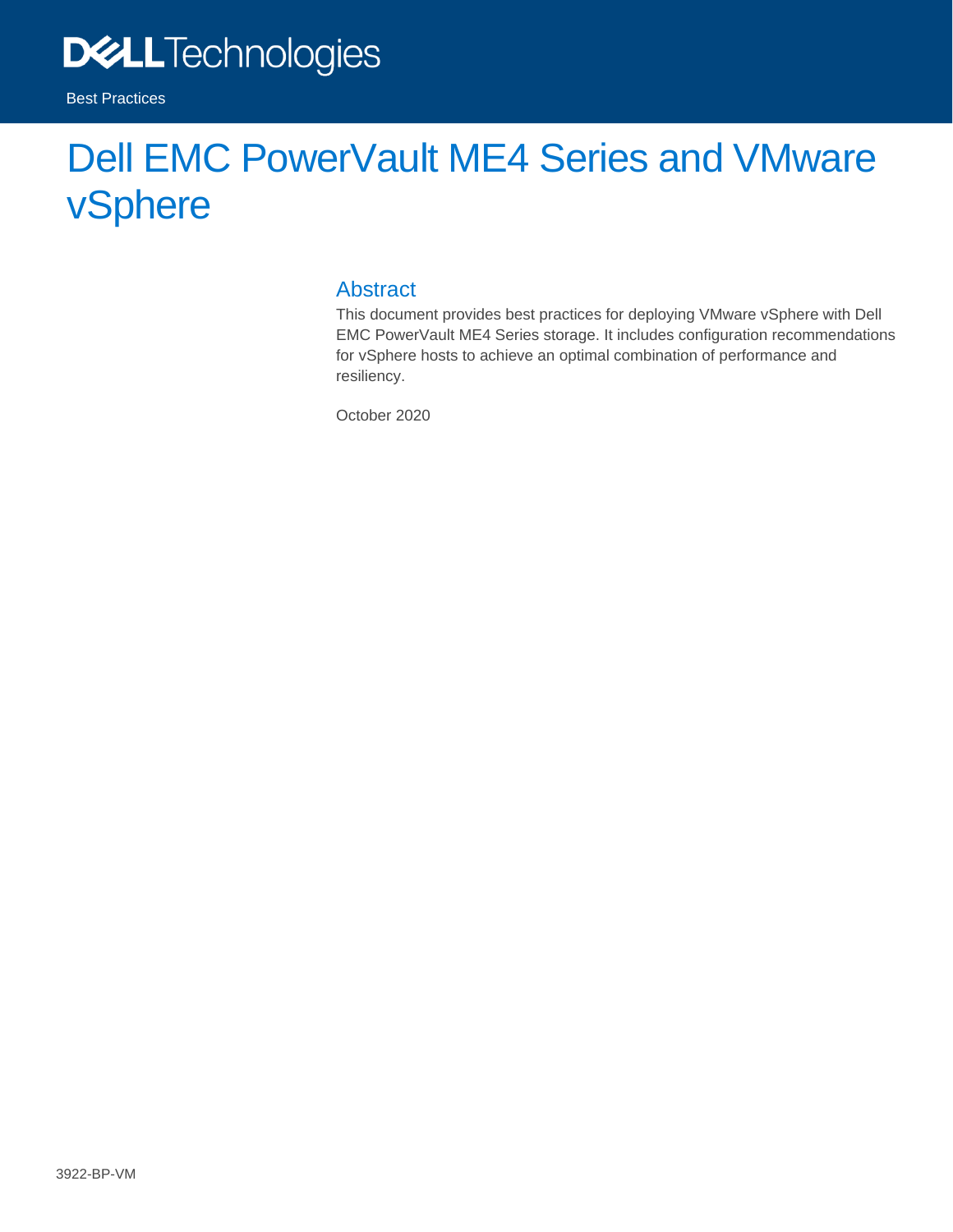## <span id="page-1-0"></span>**Revisions**

| <b>Date</b>       | <b>Description</b>   |  |
|-------------------|----------------------|--|
| September 2018    | Initial release      |  |
| <b>March 2020</b> | Minor revisions      |  |
| October 2020      | Adjusted claim rules |  |

## <span id="page-1-1"></span>Acknowledgments

Author: Darin Schmitz

The information in this publication is provided "as is." Dell Inc. makes no representations or warranties of any kind with respect to the information in this publication, and specifically disclaims implied warranties of merchantability or fitness for a particular purpose.

Use, copying, and distribution of any software described in this publication requires an applicable software license.

Copyright © 2018-2020 Dell Inc. or its subsidiaries. All Rights Reserved. Dell Technologies, Dell, EMC, Dell EMC and other trademarks are trademarks of Dell Inc. or its subsidiaries. Other trademarks may be trademarks of their respective owners. [1/22/2021] [Best Practices] [3922-BP-VM]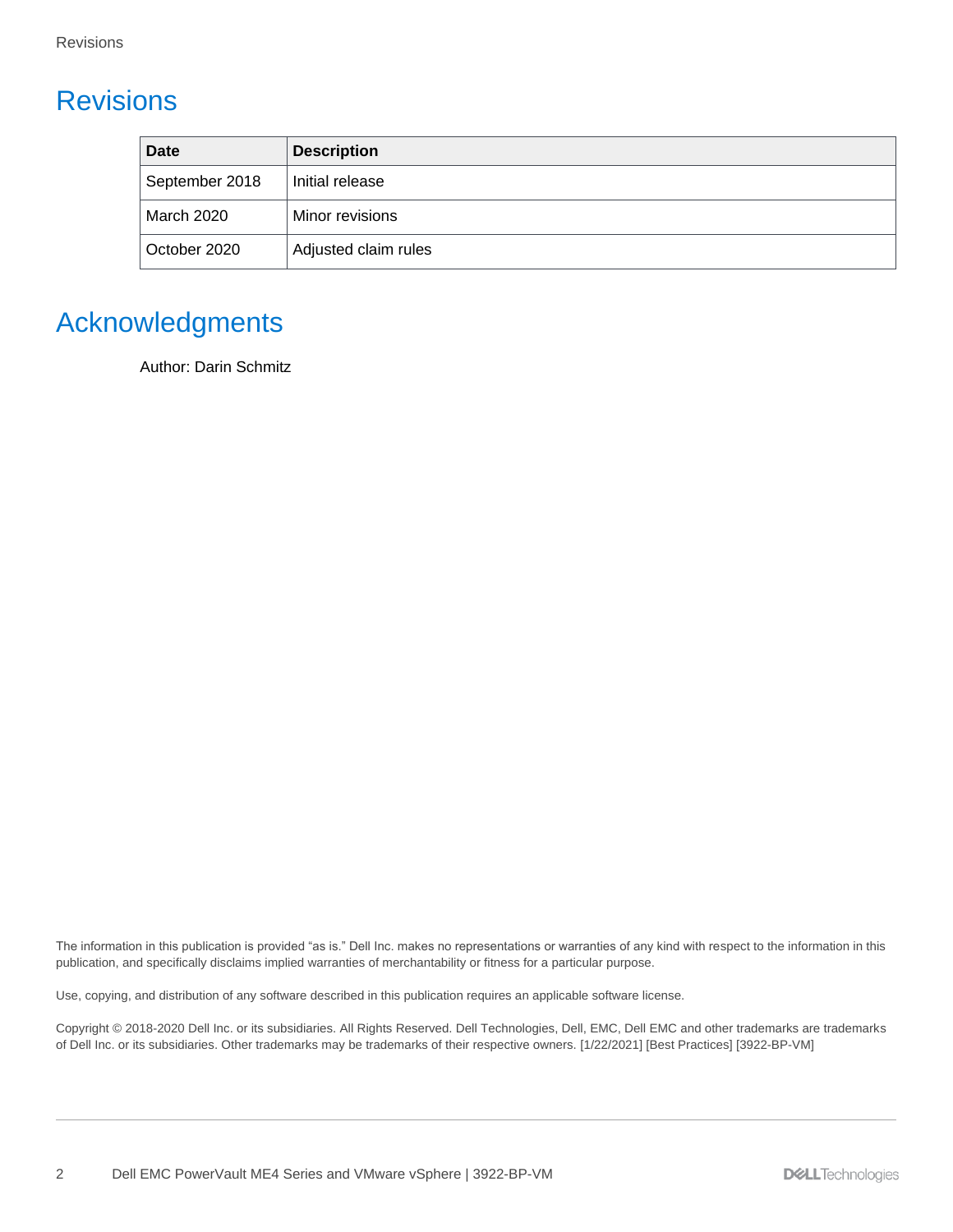## <span id="page-2-0"></span>Table of contents

| 1              |       |  |
|----------------|-------|--|
| 2              |       |  |
|                | 2.1   |  |
|                | 2.2   |  |
|                |       |  |
|                |       |  |
|                | 2.3   |  |
|                | 2.4   |  |
| 3              |       |  |
|                | 3.1   |  |
|                | 3.2   |  |
|                |       |  |
|                |       |  |
|                | 3.3   |  |
| $\overline{4}$ |       |  |
|                | 4.1   |  |
|                | 4.2   |  |
| 5              |       |  |
|                | 5.1   |  |
|                | 5.2   |  |
|                | 5.3   |  |
| 6              |       |  |
|                | 6.1   |  |
|                | 6.2   |  |
|                | 6.2.1 |  |
|                | 6.3   |  |
|                | 6.4   |  |
|                | 6.5   |  |
| 7              |       |  |
|                |       |  |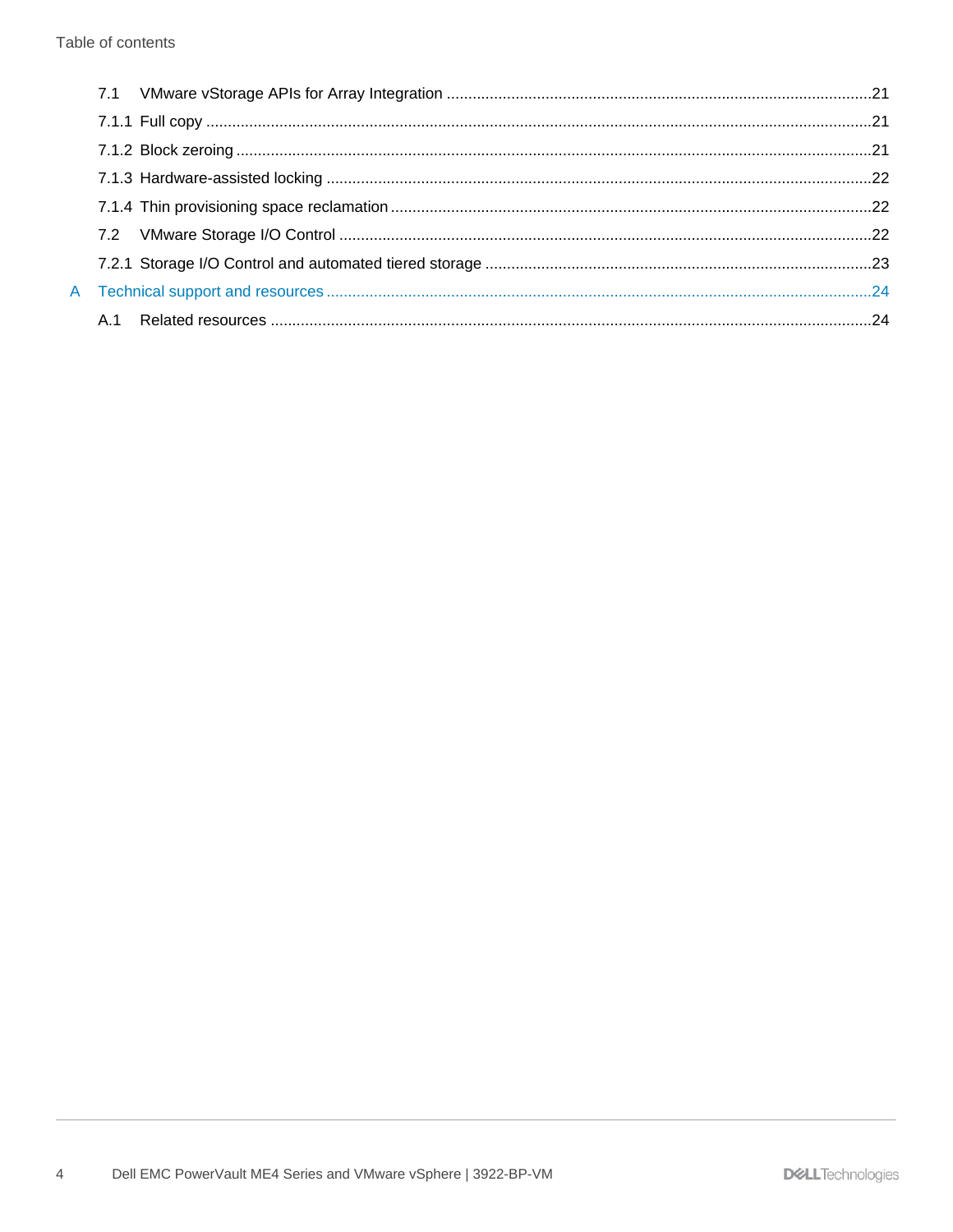## <span id="page-4-0"></span>Executive summary

This document provides best practices for VMware® vSphere® when using a Dell EMC™ PowerVault™ ME4 Series storage array. It does not include sizing, performance, or design guidance, but it provides information about the features and benefits of using ME4 Series arrays for VMware vSphere environments.

VMware vSphere is an extremely robust, scalable, enterprise-class hypervisor. Correctly configured using the best practices presented in this paper, the vSphere ESXi® hypervisor provides an optimized experience with ME4 Series storage. These recommendations include guidelines for SAN fabric design, HBA settings, and multipath configuration. There are often various methods for accomplishing the described tasks, and this paper provides a starting point for end users and system administrators but is not intended to be a comprehensive configuration guide.

## <span id="page-4-1"></span>Audience

This document is intended for PowerVault ME4 Series administrators, system administrators, and anyone responsible for configuring ME4 Series systems. It is assumed the readers have prior experience with or training in SAN storage systems and a VMware vSphere environment.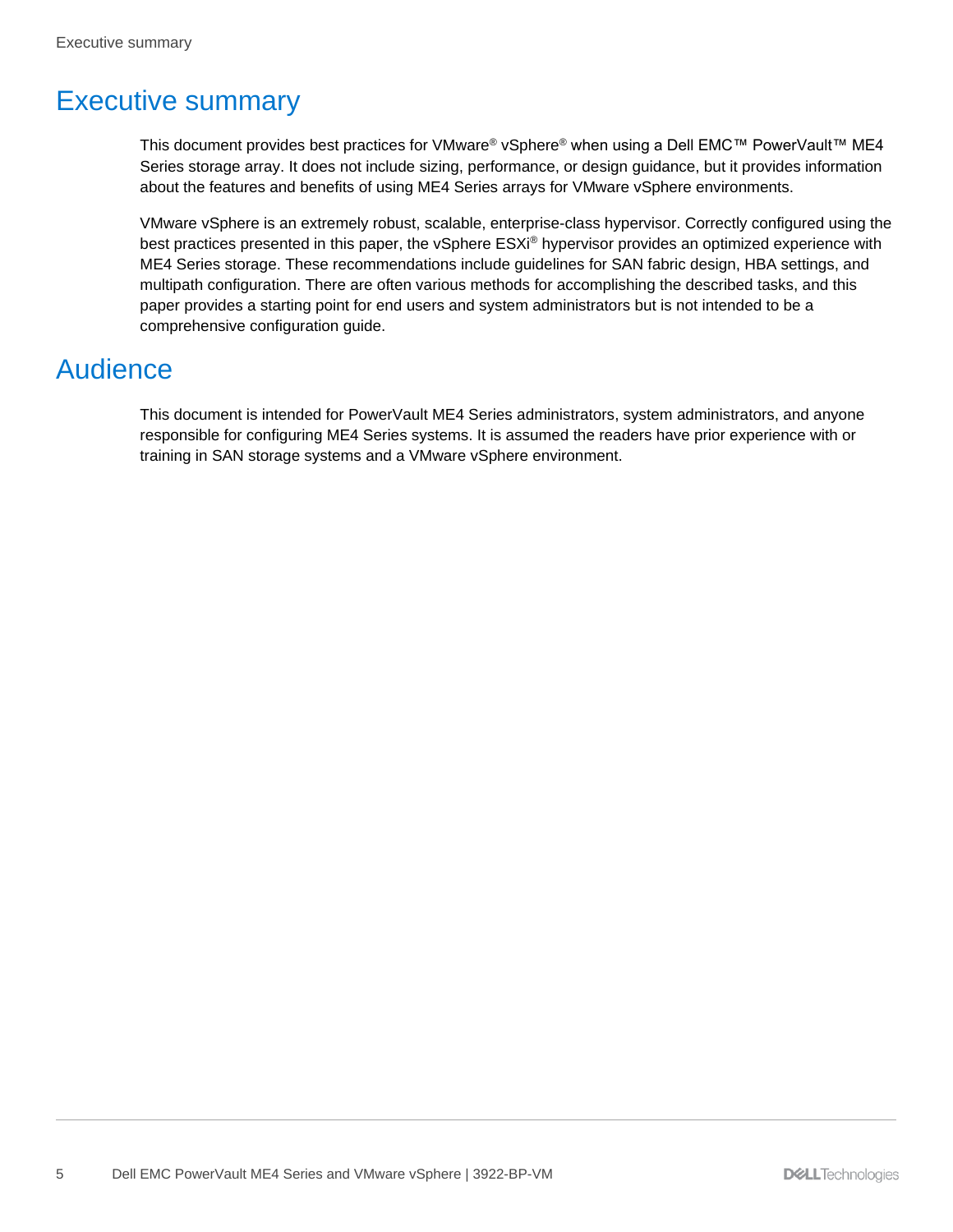## <span id="page-5-0"></span>1 Introduction

The PowerVault ME4 Series is next-generation, entry-level storage that is purpose-built and optimized for SAN and DAS virtualized workloads. Available in 2U or dense 5U base systems, the low-cost ME4 Series simplifies the challenges of server capacity expansion and small-scale SAN consolidation with up to 336 drives or 4PB capacity. It also comes with all-inclusive software, incredible performance, and built-in simplicity with a new web-based HTML5 management GUI, ME Storage Manager. Connecting ME4 Series storage to a PowerEdge server or to a SAN ensures that business applications will get high-speed and reliable access to their data — without compromise.

Product features include the following:

**Simplicity**: ME4 Series storage includes a web-based management GUI (HTML5), installs in 15 minutes, configures in 15 minutes, and easily deploys in 2U or 5U systems.

**Performance**: Compared to the predecessor MD3 Series, the ME4 Series packs a lot of power and scale with the Intel<sup>®</sup> Xeon<sup>®</sup> processor D-1500 product family. The ME4 Series processing power delivers incredible performance gains over the MD3 Series, as well as increased capacity, bandwidth, and drive count.

**Connectivity**: ME4 Series storage goes to the next level with robust and flexible connectivity starting with a 12Gb SAS back-end interface, and a front-end interface options including four 16Gb FC ports per controller, four 10Gb iSCSI ports per controller (SFP+ or BaseT), or four 12Gb SAS ports per controller.

**Scalability**: Both 2U and 5U base systems are available, with the 2U system supporting either 12 or 24 drives and the 5U system supporting 84 drives. Each of the 2U (ME4012 and ME4024) and 5U (ME4084) base systems supports optional expansion enclosures of 12, 24, and 84 drives, allowing you to use up to 336 drives. Drive mixing is also allowed.

**All-inclusive software**: ME4 Series software provides volume copy, snapshots, IP/FC replication, VMware® VCenter Server<sup>®</sup> and VMware Site Recovery Manager™ integration, SSD read cache, thin provisioning, three-level tiering, ADAPT (distributed RAID), and controller-based encryption (SEDs) with internal key management.

**Management**: An integrated HTML5 web-based management interface (ME Storage Manager) is included.

For more information, see the **ME4 Series product page**.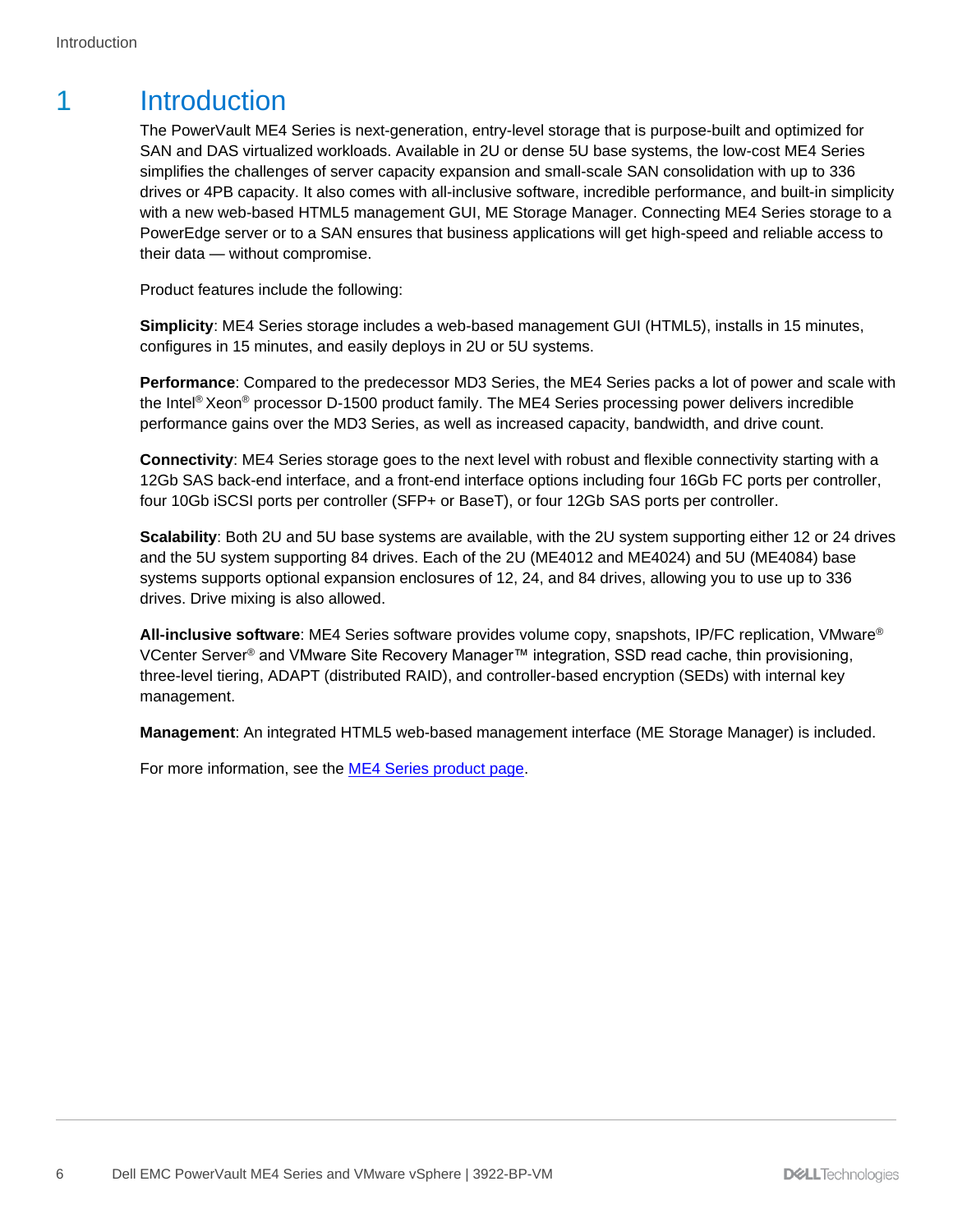## <span id="page-6-0"></span>2 ME4 Series features

Although the ME4 Series is targeted at the entry level of the SAN market, it contains many advanced and enterprise-class features detailed in the following sections. It is recommended that both the storage administrator and the VMware administrator have a solid understanding of how these storage feature can benefit the vSphere environment prior to deployment.

**Note**: The ME4 Series array uses the term Virtual Volume, which is not associated with the VMware vSphere Virtual Volumes™ feature.

### <span id="page-6-1"></span>2.1 Virtual and linear storage

ME4 Series arrays use two storage technologies that share a common user interface: the virtual method and the linear method.

The linear method maps logical host requests directly to physical storage. In some cases, the mapping is oneto-one, while in most cases, the mapping is across groups of physical storage devices, or slices of them. While the linear method of mapping is highly efficient, it lacks flexibility. This makes it difficult to alter the physical layout after it is established.

The virtual method maps logical storage requests to physical storage (disks) through a layer of virtualization, such that logical host I/O requests are first mapped onto pages of storage and then each page is mapped onto physical storage. Within each page, the mapping is linear, but there is no direct relationship between adjacent logical pages and their physical storage. A page is a range of contiguous logical block addresses (LBAs) in a disk group, which is one of up to 16 RAID sets that are grouped into a pool. Thus, a virtual volume as seen by a host represents a portion of storage in a pool. Multiple virtual volumes can be created in a pool, sharing its resources. This allows for a high level of flexibility, and the most efficient use of available physical resources.

Some advantages of using virtual storage include the following:

- It allows performance to scale as the number of disks in the pool increases.
- It virtualizes physical storage, allowing volumes to share available resources in a highly efficient way.
- It allows a volume to be comprised of more than 16 disks.

Virtual storage provides the foundation for data-management features such as thin provisioning, automated tiered storage, read cache, and the quick disk rebuild feature. Because these storage features are valuable in most environments, virtual storage is recommended when deploying VMware vSphere environments. Linear storage pools are most suited to sequential workloads such as video archiving.

### <span id="page-6-2"></span>2.2 Enhancing performance with minimal SSDs

While the cost of SSDs continues to drop, there is still a significant price gap between SSDs and traditional spinning HDDs. Not all environments require the performance of an all-flash ME4 Series array, however, ME4 Series arrays can utilize a small number of SSD drives to gain a significant performance increase. Both the automated tiered storage and read flash cache features of the ME4 Series array use a small number of SSDs to provide a significant performance boost to a traditional low-cost, all-HDD SAN solution.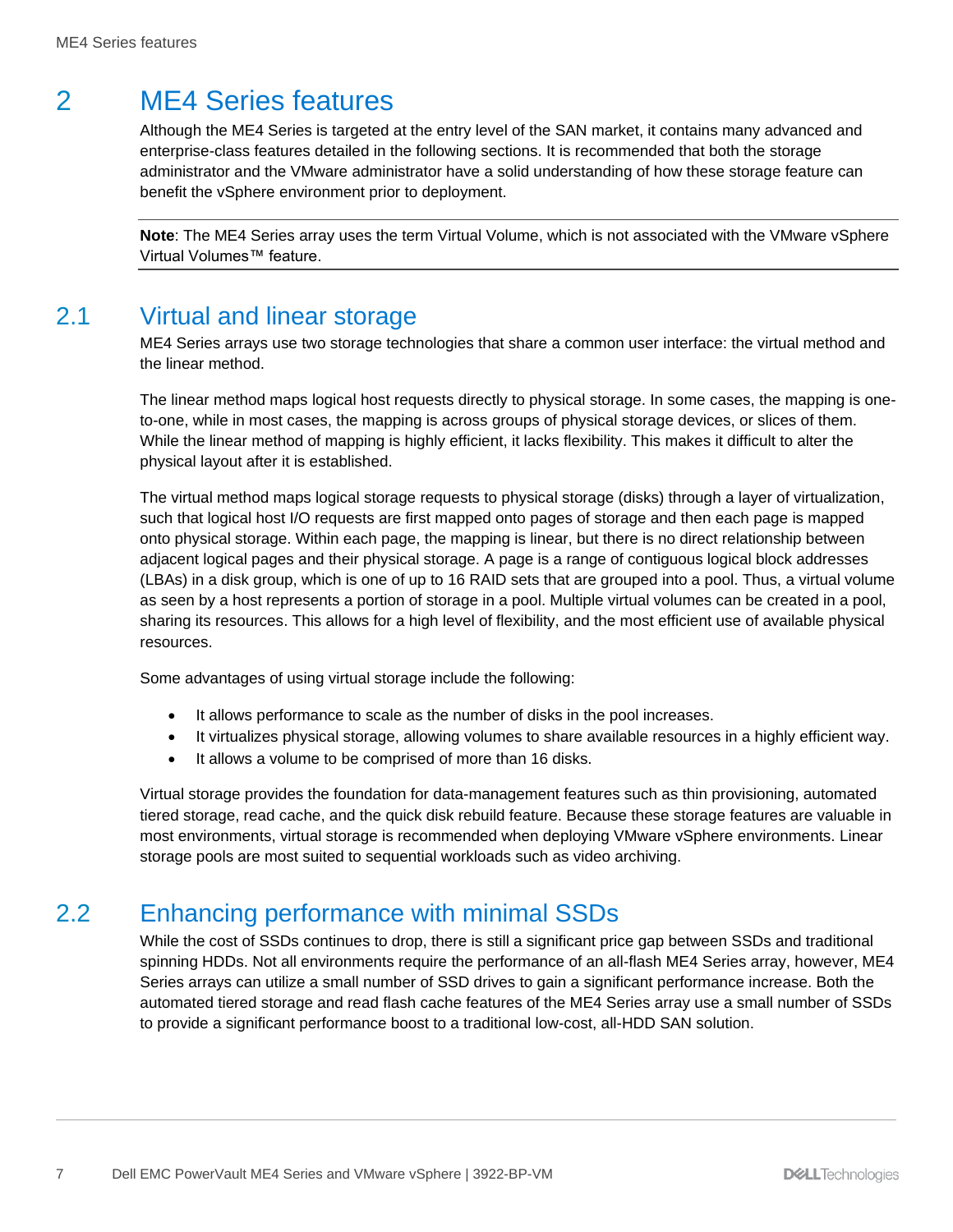#### <span id="page-7-0"></span>2.2.1 Automated tiered storage

Automated tiered storage (ATS) automatically moves data residing in one class of disks to a more appropriate class of disks based on data access patterns, with no manual configuration necessary. Frequently accessed, hot data can move to disks with higher performance, while infrequently accessed, cool data can move to disks with lower performance and lower costs.

Each virtual disk group, depending on the type of disks it uses, is automatically assigned to one of the following tiers:

**Performance**: This highest tier uses SSDs, providing the best performance but also the highest cost.

**Standard**: This middle tier uses enterprise-class HDD SAS disks, which provide good performance with midlevel cost and capacity.

**Archive**: This lowest tier uses nearline HDD SAS disks, which provide the lowest performance with the lowest cost and highest capacity.

A volume's tier affinity setting enables tuning the tier-migration algorithm when creating or modifying the volume so that the volume data automatically moves to a specific tier, if possible. If space is not available in a volume's preferred tier, another tier will be used. There are three volume tier affinity settings:

**No affinity**: This is the default setting. It uses the highest available performing tiers first and only uses the archive tier when space is exhausted in the other tiers. Volume data will swap into higher performing tiers based on frequency of access and tier space availability.

**Archive**: This setting prioritizes the volume data to the lowest performing tier available. Volume data can move to higher performing tiers based on frequency of access and available space in the tiers.

**Performance**: This setting prioritizes volume data to the higher performing tiers. If no space is available, lower performing tier space is used. Performance affinity volume data will swap into higher tiers based upon frequency of access or when space is made available.

#### <span id="page-7-1"></span>2.2.2 Read flash cache

Unlike tiering, where a single copy of specific blocks of data resides in either spinning disks or SSDs, the read flash cache feature uses one or two SSD disks per pool as a read cache for hot or frequently read pages only. Read cache does not add to the overall capacity of the pool to which it has been added, nor does it improve write performance. Read flash cache can be added from the pool without any adverse effect on the volumes and their data in the pool, other than to impact the read-access performance. A separate copy of the data is always maintained on the HDDs. Taken together, these attributes have several advantages:

- Controller read cache is effectively extended by two orders of magnitude or more.
- The performance cost of moving data to read-cache is lower than a full migration of data from a lower tier to a higher tier.
- Read-cache is not fault tolerant, lowering system cost.

### <span id="page-7-2"></span>2.3 Asymmetric Logical Unit Access

ME4 Series storage uses Unified LUN Presentation (ULP), which can expose all LUNs through all host ports on both controllers. The storage system appears as an active-active system to the host. The host can choose any available path to access a LUN regardless of disk-group ownership. When ULP is in use, the controllers'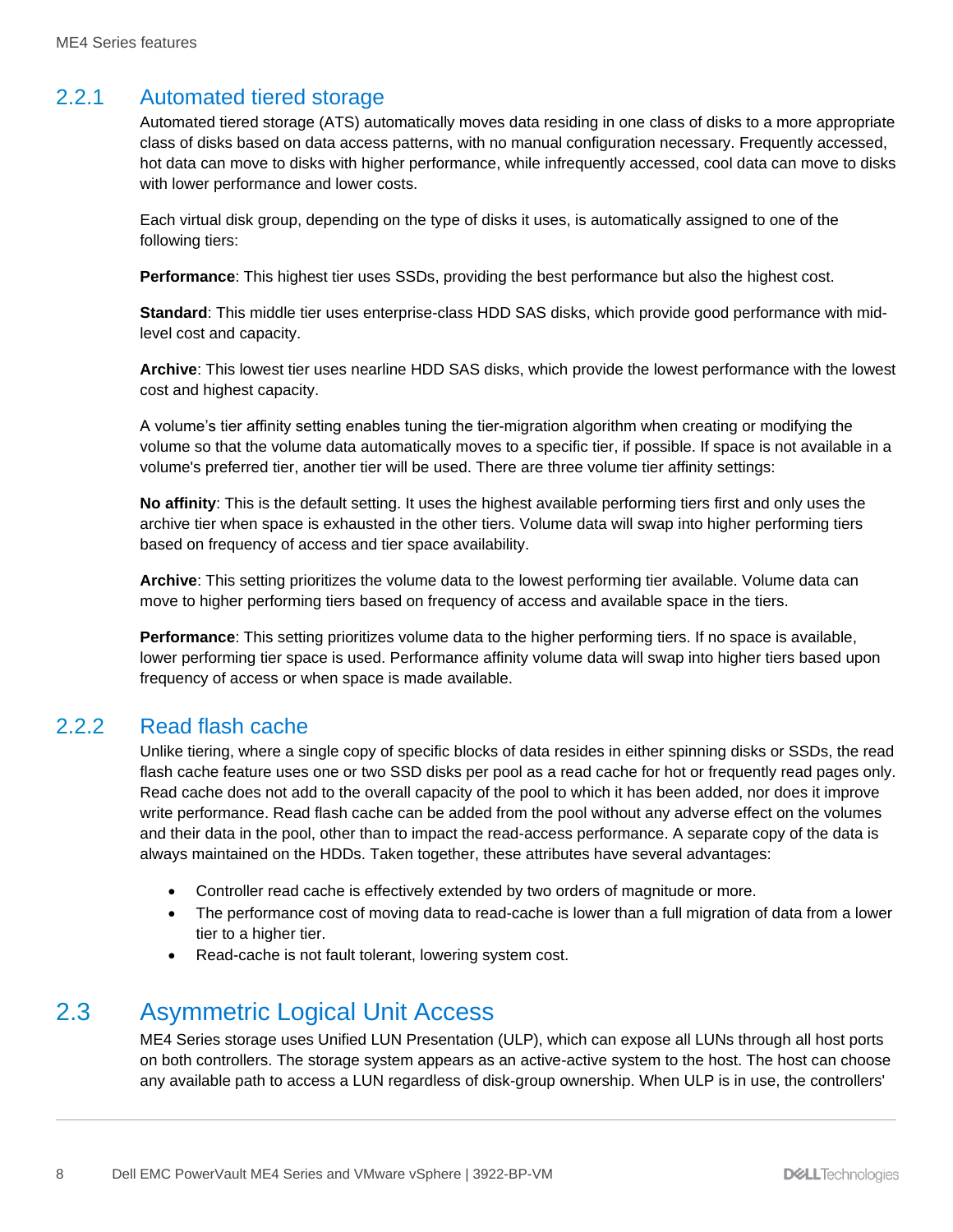operating/redundancy mode is shown as active-active ULP. ULP uses the Asymmetric Logical Unit Access (ALUA) extensions to negotiate paths with the ALUA-aware operating systems. If the hosts are not ALUAaware, all paths are treated as equal even though some paths might have better latency than others.

vSphere ESXi is an ALUA aware operating system, and no additional configuration is required. Each datastore will have two, four, or eight active paths depending upon controller configuration (SAS, combined FC/iSCSI controller, or dedicated FC/iSCSI) with half of the paths flagged as active optimized and the other half flagged as active non-optimized.

#### <span id="page-8-0"></span>2.4 RAID data protection levels

ME4 Series arrays support RAID data protection levels NRAID, 0, 1, 10, 3, 5, 50, 6 and ADAPT. ADAPT is a special RAID implementation that offers some unique benefits. It can withstand two drive failures with very fast rebuilds. Spare capacity is distributed across all drives instead of dedicated spare drives. ADAPT disk groups can have up to 128 drives and allow mixing different drive sizes. Data is stored across all disks evenly. The storage system automatically rebalances the data when new drives are added or when the distribution of data has become imbalanced.

It is recommended to choose the right RAID level that best suits the type of workloads in the environment. Review the information in ME4 Series Administrator's Guide on [Dell.com/support](http://www.dell.com/support) which details the benefits of each RAID level, the minimum and maximum disks requirements, and the recommendation of RAID levels for popular workloads.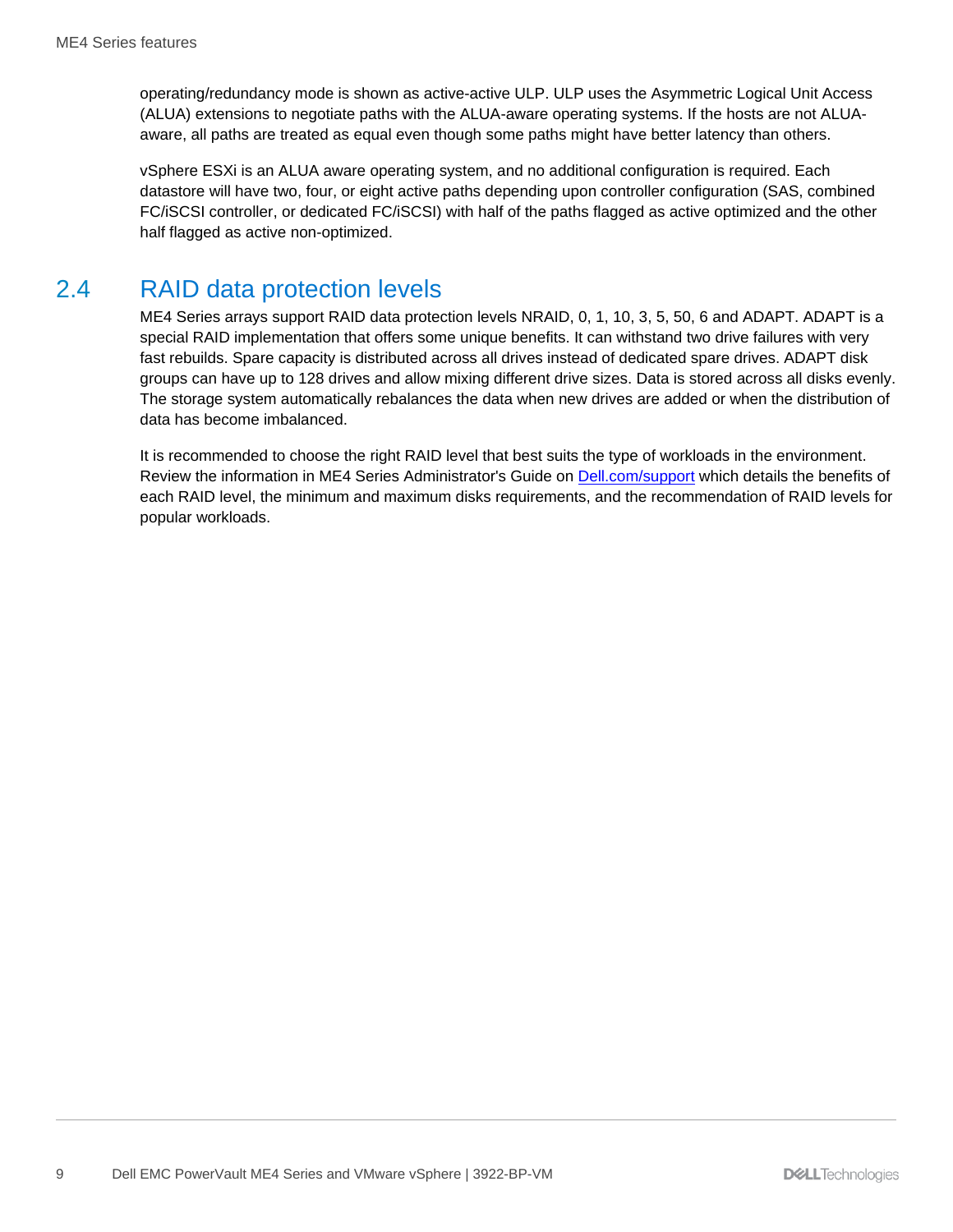## <span id="page-9-0"></span>3 Connectivity considerations

ME4 Series storage supports and is certified with VMware vSphere for server connectivity with iSCSI (1Gb and 10Gb), Fibre Channel (8Gb and 16Gb, direct-attached and SAN-attached), and direct-attached SAS. While the PowerVault ME4012 or ME4024 array can be configured with a single controller, for maximum storage availability and performance, it is a best practice to use dual controller configurations. A dualcontroller configuration improves application availability because in the event of a controller failure, the affected controller fails over to the partner controller with little interruption to data flow. A failed controller can be replaced without the need to shut down the storage system.

### <span id="page-9-1"></span>3.1 Direct-attached storage

ME4 Series arrays support direct-attached Fibre Channel, iSCSI, and SAS connectivity. Using direct-attached hosts removes the financial costs associated with a SAN fabric from the environment but limits the scale to which the environment can grow. While ME4 Series storage can support up to eight direct-attached servers, this is achieved by providing only a non-redundant, single connection to each server. As a best practice, each host should have a dual-path configuration with a single path to each controller, enabling storage access to continue in the event of controller failure. This limits the number of direct-attached servers to four but enables controller redundancy and increased performance.

Figure 1 shows a configuration with four servers, each with two connections to the ME4 Series array.



Figure 1 Connecting four hosts directly to a PowerVault ME4024 array with dual paths

**Note:** Supported Fibre Channel and iSCSI direct-attach configuration operating systems can be found in the [Dell EMC PowerVault ME4 Series Storage System Support Matrix.](https://dl.dell.com/topicspdf/me4-series-sm_en-us.pdf)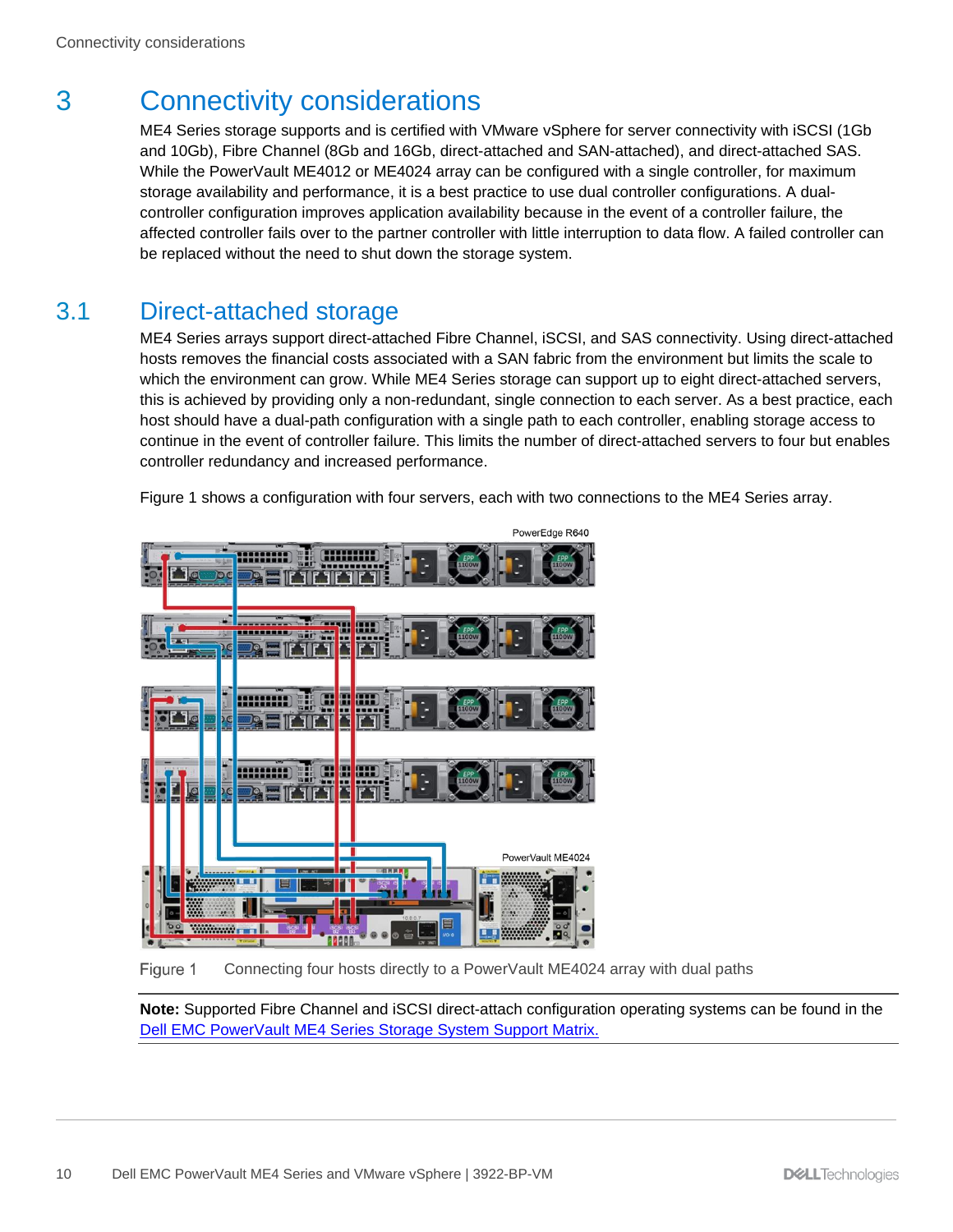## <span id="page-10-0"></span>3.2 SAN-attached storage

ME4 Series arrays support SAN-attached Fibre Channel (8Gb and 16Gb) and iSCSI (10Gb and 1Gb) connectivity. A switch-attached solution (or SAN) places a Fibre Channel or Ethernet switch between the servers and the controller enclosures within the storage system. Using switches, a SAN shares a storage system among multiple servers reducing the number of storage systems required for a particular environment. Using switches increases the number of servers that can be connected to the storage system to scale to greater than four servers, which is the limit for a direct-attached environment.

When designing a SAN, using two switches is recommended. This enables the creation of a redundant transport fabric between the server and the ME4 Series storage, and allows an individual switch to be taken out of service for maintenance or due to failure without impacting the availability of access to the storage.

When cabling the ME4 Series controllers in a switched environment, pay close attention to the layout of the cables in both Fibre Channel and Ethernet fabrics. In Figure 2, controller A (the left-most ME4084 controller) has ports 0 and 2 connected to the top switch, and ports 1 and 3 are connected to the bottom switch, which is repeated in a similar fashion with controller B. The servers are configured with each server having connections to each switch. This cabling ensures that access to storage remains available between an individual server and the ME4 Series array during switch maintenance.



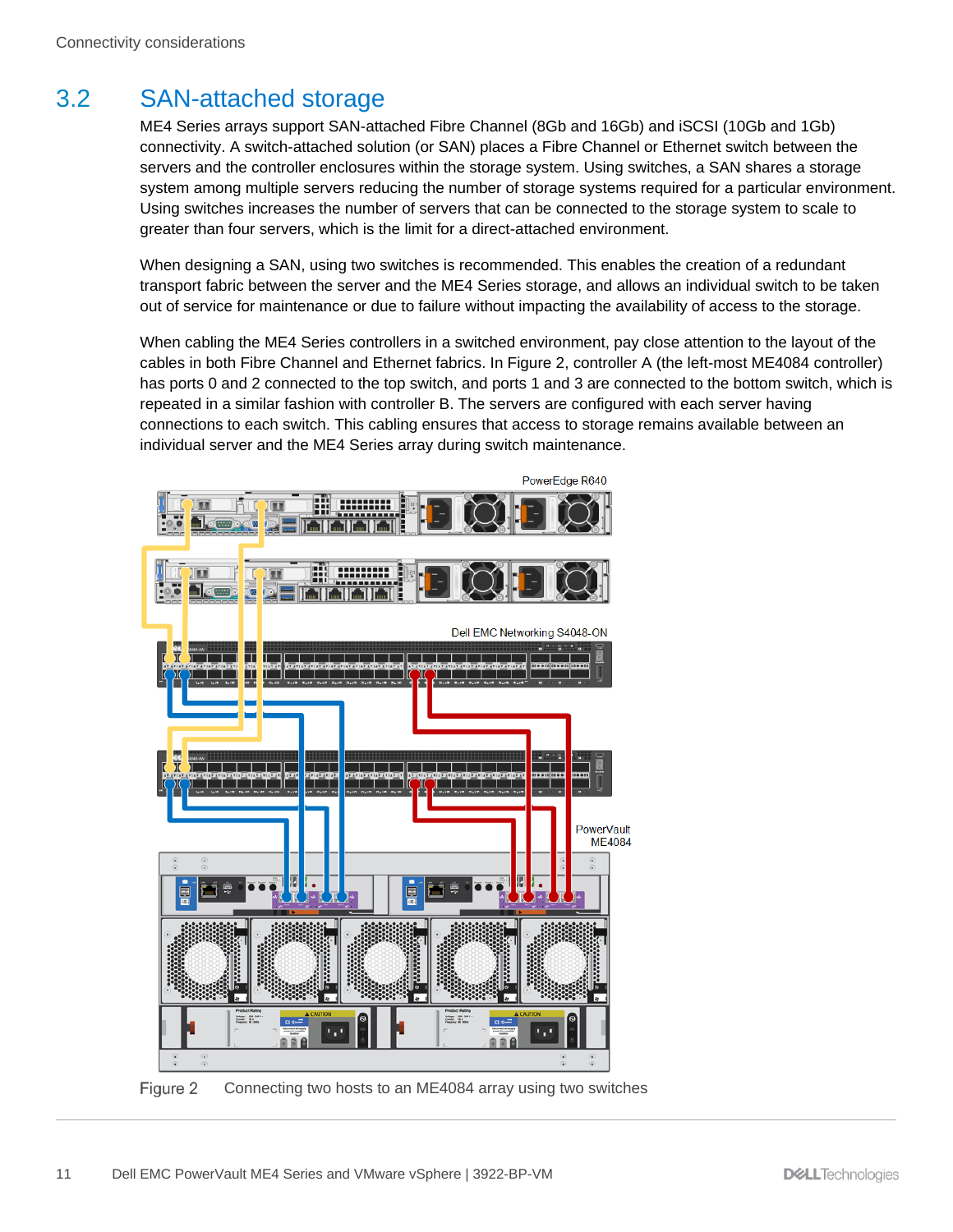#### <span id="page-11-0"></span>3.2.1 iSCSI fabric settings

This sections details recommended and required settings when creating an iSCSI-based SAN.

**Note**: 1Gb iSCSI is supported only with the 10GBaseT controller and not the converged network controller

#### 3.2.1.1 Flow control settings

Ethernet flow control is a mechanism for temporarily pausing data transmission when data is being transmitted faster than its target port can accept the data. Flow control allows a switch port to stop network traffic sending a PAUSE frame. The PAUSE frame temporarily pauses transmission until the port is again able to service requests.

The following settings are recommended when enabling flow control:

- A minimum of receive (RX) flow control should be enabled for all switch interfaces used by servers or storage systems for iSCSI traffic.
- Symmetric flow control should be enabled for all server interfaces used for iSCSI traffic. ME4 Series automatically enables this feature.

#### 3.2.1.2 Jumbo frames

Jumbo frames increase the efficiency of ethernet networking and reduce CPU load by including a larger amount of data in each Ethernet packet. The default ethernet packet size, or MTU (maximum transmission unit), is 1,500 bytes. With Jumbo frames, this is increased to 9,000 bytes.

**Note**: PowerVault ME4 Series storage supports a maximum 8900-byte payload, allowing 100 bytes of overhead for the MTU of 9000.

When enabling Jumbo frames, all devices in the path must be enabled for Jumbo frames for this frame size to be successfully negotiated. This included server NICs or iSCSI HBAs, switches, and the ME4 Series storage. In a vSphere environment, this also included the virtual switches and VMkernel adaptors configured for iSCSI traffic.

To enable Jumbo frames on the ME4 Series system, click **System Settings > Ports > Advanced Settings** and select the **Enable Jumbo Frames** check box.

#### 3.2.1.3 Jumbo frames and flow control

Some switches have limited buffer sizes and can support either Jumbo frames or flow control, but cannot support both at the same time. If you must choose between the two features, it is recommended to choose flow control.

**Note**: All switches listed in the [Dell EMC Storage Compatibility Matrix](https://downloads.dell.com/manuals/all-products/esuprt_solutions_int/esuprt_solutions_int_solutions_resources/general-solution-resources_white-papers2_en-us.pdf) support Jumbo frames and flow control at the same time.

#### <span id="page-11-1"></span>3.2.2 Fibre Channel zoning

Fibre Channel zones are used to segment the fabric to restrict access. A zone contains paths between initiators (server HBAs) and targets (storage array front-end ports). Either physical ports (port zoning) on the Fibre Channel switches or the WWNs (name zoning) of the end devices can be used in zoning. It is recommended to use name zoning because it offers better flexibility. With name zoning, server HBAs and storage array ports are not tied to specific physical ports on the switch.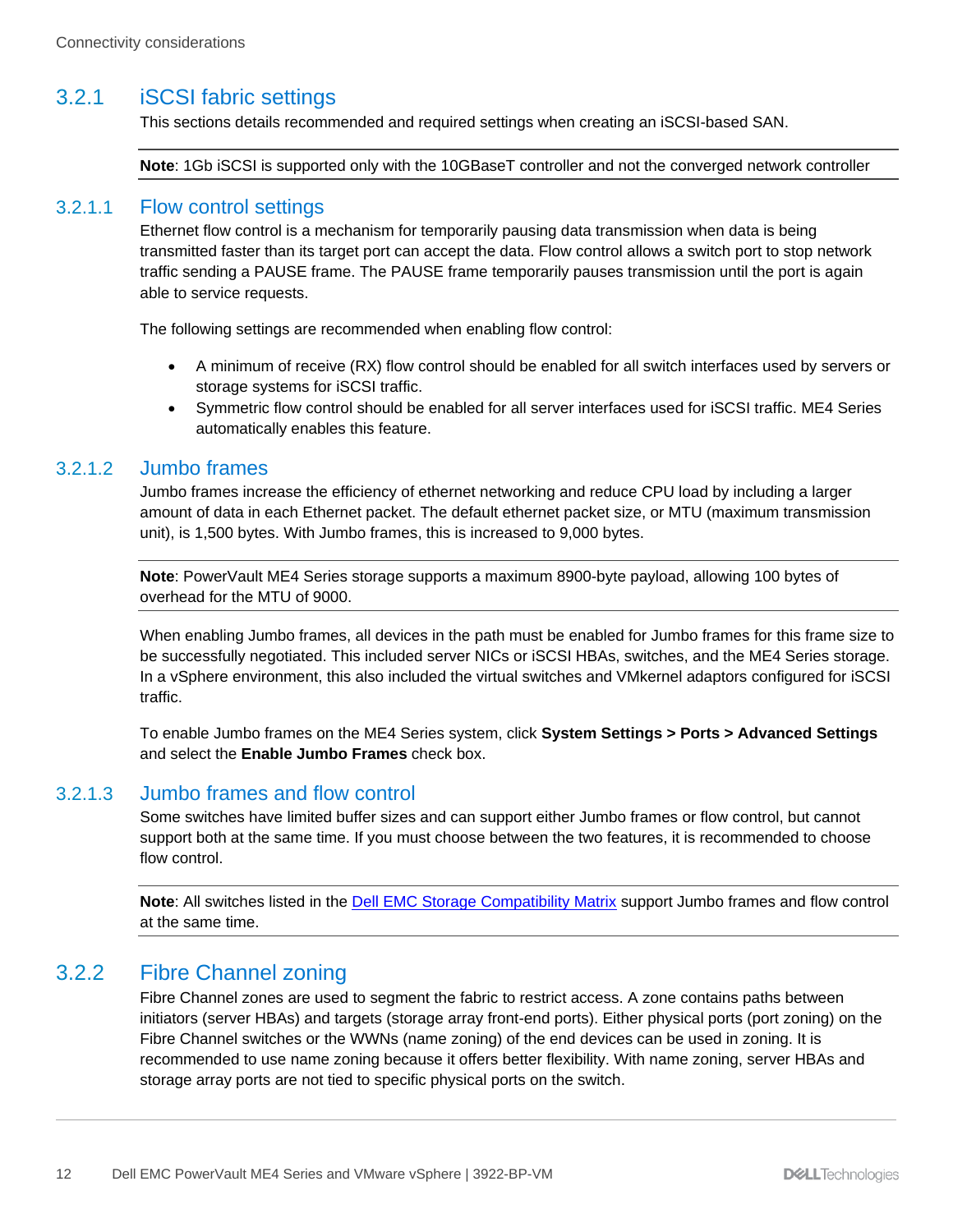Zoning Fibre Channel switches for vSphere ESXi hosts is essentially no different than zoning any other hosts to the ME4 Series array.

#### **Zoning rules and recommendations**:

- The ME4 Series array and ESXi hosts should be connected to two different Fibre Channel switches (fabrics) for high availability and redundancy.
- Name zoning using WWNs is recommended.
- When defining the zones, it is a best practice to use single-initiator (host port), multiple-target (ME4 ports) zones. For example, for each Fibre Channel HBA port on the server, create a server zone that includes the HBA port WWN and all the physical WWNs on the ME4 Series array controllers on the same fabric. See Table 1 for an example.

| Fabrics<br>(dual-switch configuration) | FC HBA port<br>(dual-port HBA configuration) (FC port configuration) | ME4 FC ports   |  |  |  |
|----------------------------------------|----------------------------------------------------------------------|----------------|--|--|--|
| Fabric one zone                        | Port 0                                                               | A0, B0, A2, B2 |  |  |  |
| Fabric two zone                        | Port 1                                                               | A1, B1, A3, B3 |  |  |  |

Table 1 Fibre Channel zoning examples

**Note**: It is recommended to use name zoning and create single-initiator, multiple-target zones.

#### <span id="page-12-0"></span>3.3 Physical port selection

In a system configured to use all FC or all iSCSI, but where only two ports are needed, use ports 0 and 2 or ports 1 and 3 to ensure better I/O balance on the front end. This is because ports 0 and 1 share a converged network controller chip, and ports 2 and 3 share a separate converged network controller chip.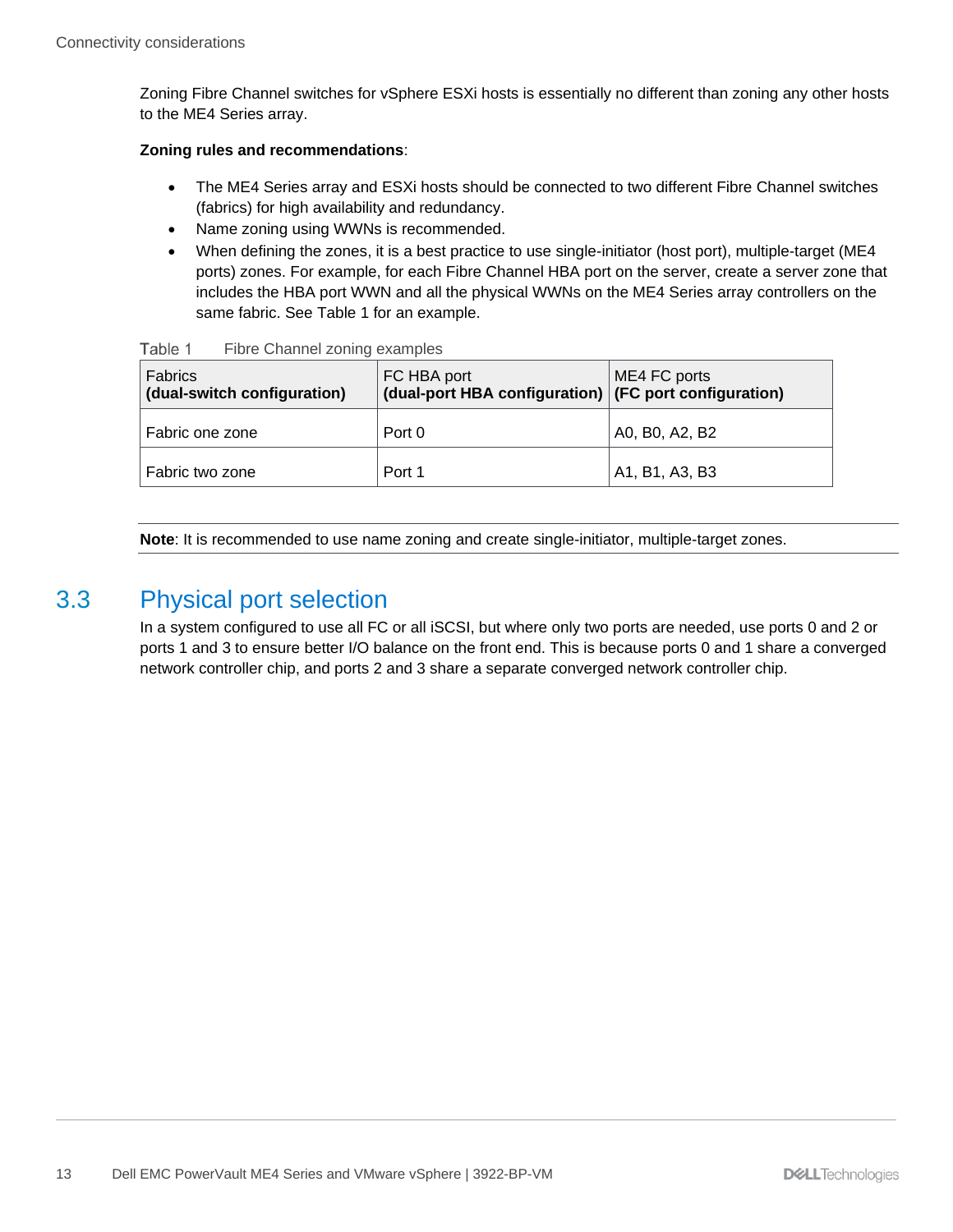## <span id="page-13-0"></span>4 Host bus adapters

This section provides host bus adapter (HBA) information for SAS, Fibre Channel, and iSCSI cards that provide the most effective communication between the server and the ME4 Series array.

#### <span id="page-13-1"></span>4.1 Fibre Channel and SAS HBAs

To obtain drivers for the Fibre Channel or 12Gb SAS HBAs shipped in 13th-generation and 14th-generation Dell EMC PowerEdge™ servers, download the Dell-customized ESXi embedded ISO image from Dell [Support.](https://www.dell.com/support/) The drivers are fully compatible with the ME4 Series array and do not require further configuration.

#### <span id="page-13-2"></span>4.2 iSCSI HBAs

The ME4 Series array is only certified with the vSphere ESXi software iSCSI initiator. No dependent, independent, or iSCSI offload cards are supported.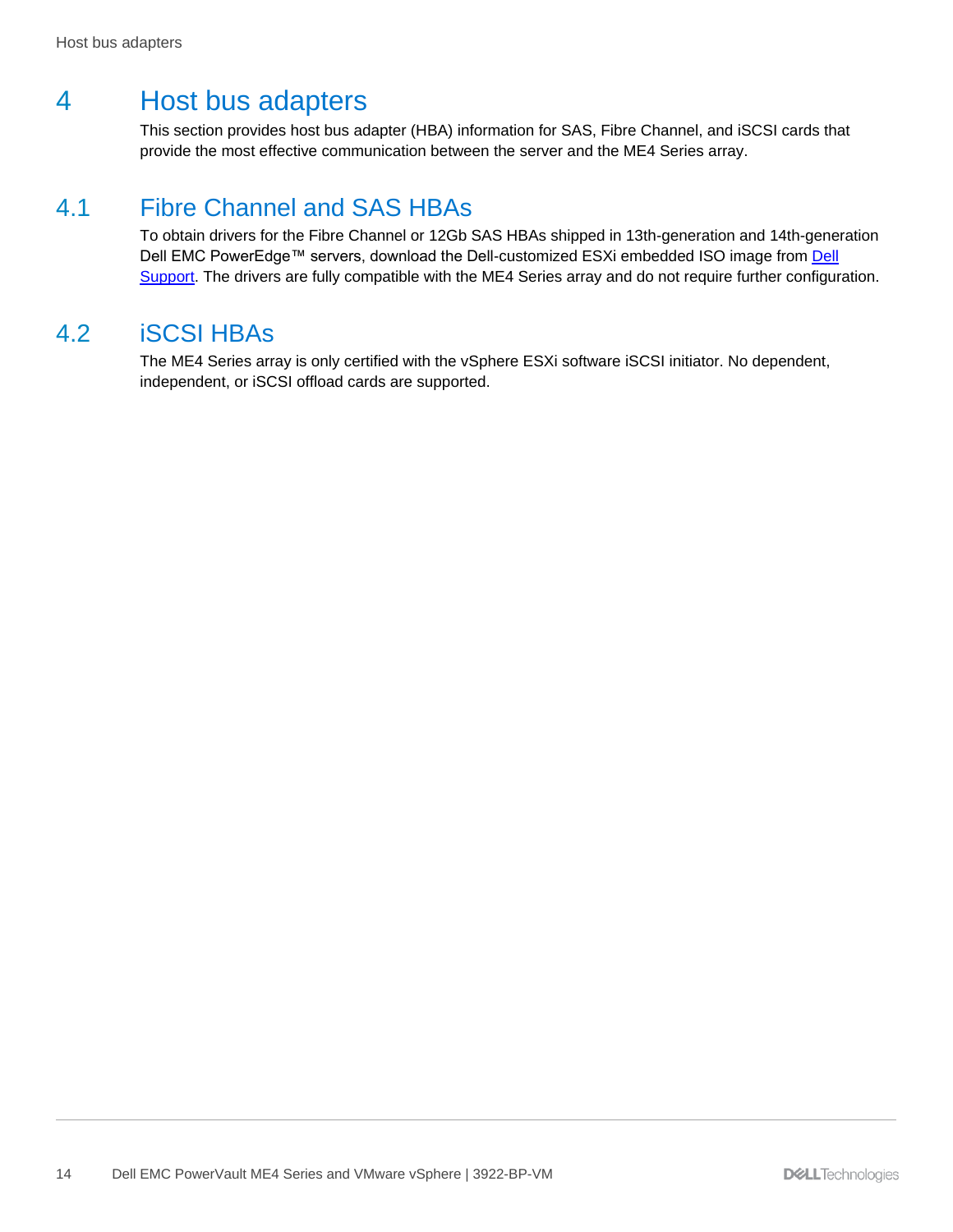## <span id="page-14-0"></span>5 ME4 Series array settings

This section includes ME4 Series array settings that ensure a smooth and consistent data-center environment.

#### <span id="page-14-1"></span>5.1 Missing LUN Response

The setting for **Missing LUN Resp**onse can be found in ME Storage Manager under **Action > Advanced Settings > Cache**.

The default setting of **Illegal Request** is compatible with a VMware vSphere environment and should not be changed. Some operating systems do not look beyond LUN 0 if they do not find a LUN 0, or cannot work with noncontiguous LUNs. This parameter addresses these situations by enabling the host drivers to continue probing for LUNs until they reach the LUN to which they have access. This parameter controls the SCSI sense data returned for volumes that are not accessible because they do not exist or have been hidden through volume mapping.

In a vSphere environment, ESXi interprets the **Not Ready** reply as a temporary condition. If a LUN is removed from an ESXi host without properly un-mounting the datastore first, and if the missing LUN response is set to Not Ready, ESXi may continue to query for this LUN indefinitely.



Missing LUN Response setting Figure 3

#### <span id="page-14-2"></span>5.2 Host groups

For ease of management with ME4 Series arrays, initiators that represent a server can be grouped into an object called a host, and multiple host objects can be organized into an object called a host group. Doing so enables mapping operations for all initiators and hosts in a group to be performed in one step, rather than mapping each initiator or host individually. A maximum of 32 host groups can exist.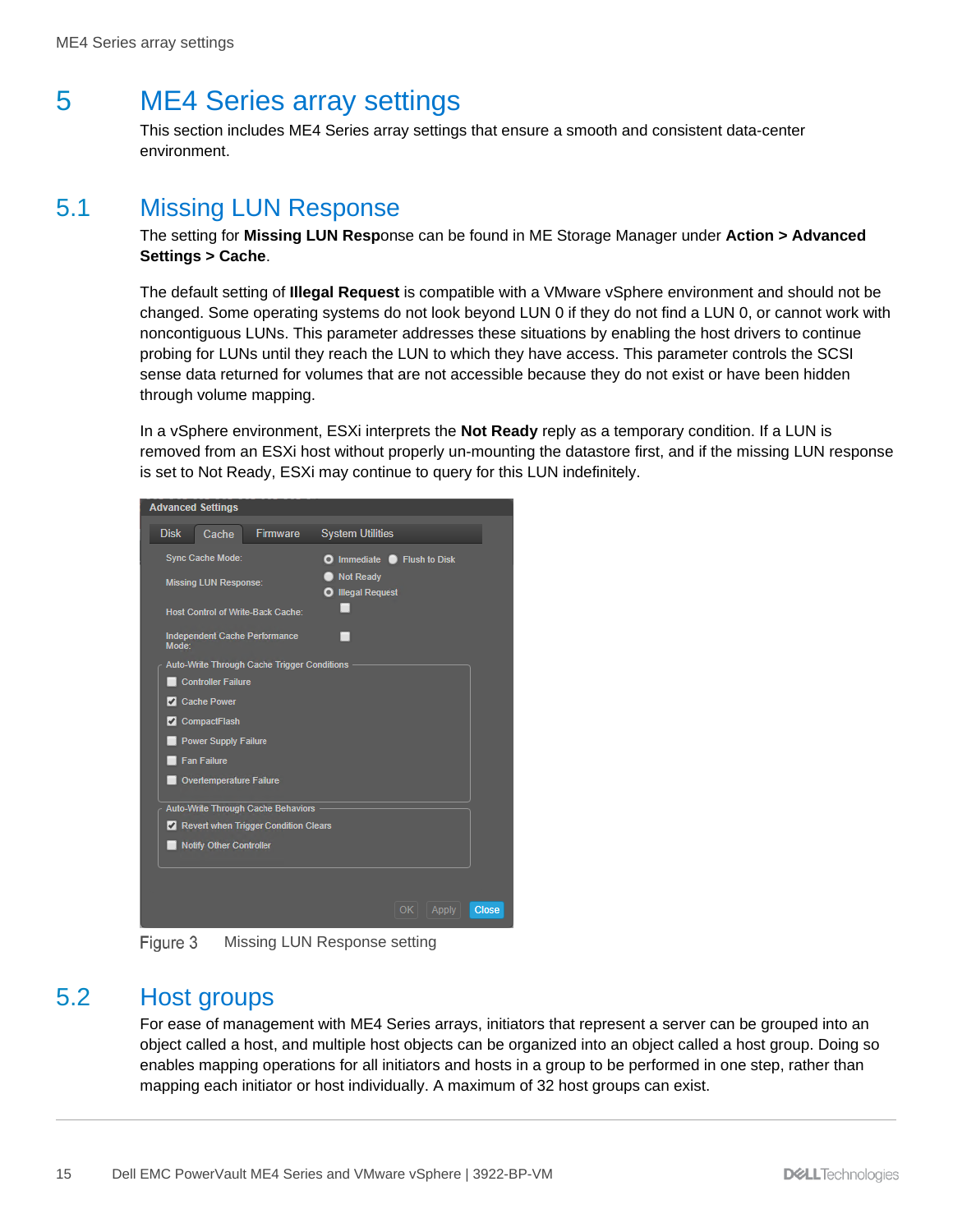### <span id="page-15-0"></span>5.3 Log file time stamps

Debugging and troubleshooting any data-center issue involves reviewing multiple log file from different sources. Tracking an issue across multiple log files, whether manually of through a third-party log file aggregator, depends upon accurate time stamp information. Ensure that the various components that make up the vSphere environment utilize the same NTP time source and time zone off set. These settings can be found in ME Storage Manager under Action > System Settings > Date and Time.

| <b>System Settings</b>    |                                                     |                                                                |       |        |
|---------------------------|-----------------------------------------------------|----------------------------------------------------------------|-------|--------|
| Date and Time             | Date:                                               | (YYYY-MM-DD)                                                   |       |        |
|                           | Time:                                               | $24H$ $\rightarrow$<br>$\overline{07}$<br>: 21<br>(MM)<br>(HH) |       |        |
| <b>Manage Users</b>       | Network Time Protocol (NTP)                         | 172.31.0.21                                                    |       |        |
| <b>Network</b>            | <b>NTP Server Address:</b><br>NTP Time Zone Offset: | $+00:00$                                                       |       |        |
| <b>Services</b>           |                                                     | Daylight Saving Time adjustment is not supported.              |       |        |
| <b>System Information</b> |                                                     |                                                                |       |        |
| <b>Notifications</b>      |                                                     |                                                                |       |        |
| Ports                     |                                                     |                                                                |       |        |
|                           |                                                     | Apply and Close                                                | Apply | Cancel |

Figure 4 Network Time Protocol system settings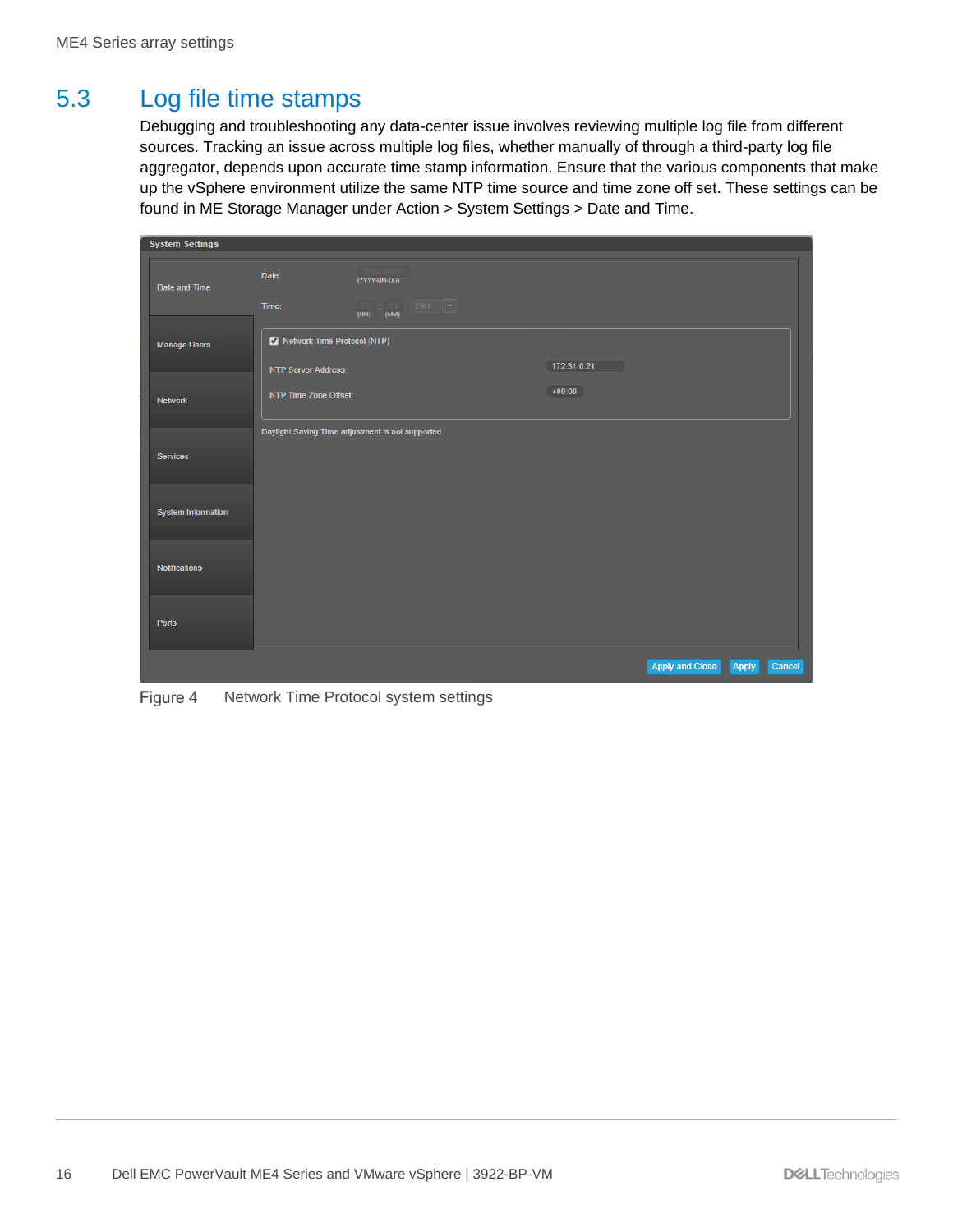## <span id="page-16-0"></span>6 VMware vSphere settings

The following configuration settings are recommended for the VMware ESXi hosts.

### <span id="page-16-1"></span>6.1 Recommended iSCSI vSwitch configuration

To configure the VMware iSCSI software initiator for multipathing, see the VMware articles, [Configuring](https://docs.vmware.com/en/VMware-vSphere/index.html)  [Software iSCSI Adapter](https://docs.vmware.com/en/VMware-vSphere/index.html) and [Setting Up iSCSI Network](https://docs.vmware.com/en/VMware-vSphere/index.html) located at [VMware Docs.](https://docs.vmware.com/en/VMware-vSphere/index.html)

For users with previous experience configuring iSCSI for multipathing, here are a few key points for a successful configuration:

- Create two VMkernel adaptors, one for each SAN fabric.
- Make sure each VMkernel adaptor is on its own vSwitch with a single vmnic (physical NIC adaptor).
- Remember if Jumbo frames is used, it must be enabled on both the VMkernel adaptors and the vSwitches.
- Enable the software iSCSI initiator.
- Add an IP address from an iSCSI port on controller A to the software iSCSI imitator under dynamic discovery.
- Add a second IP address from an iSCSI port on controller B to the software iSCSI initiator under dynamic discovery.
- Ensure that each IP address used in the prior steps represents each of the subnets used in the SAN fabric.
- Rescan the iSCSI software adapter.



Figure 5 Combined image of vSwitch layout (vSphere Flex interface)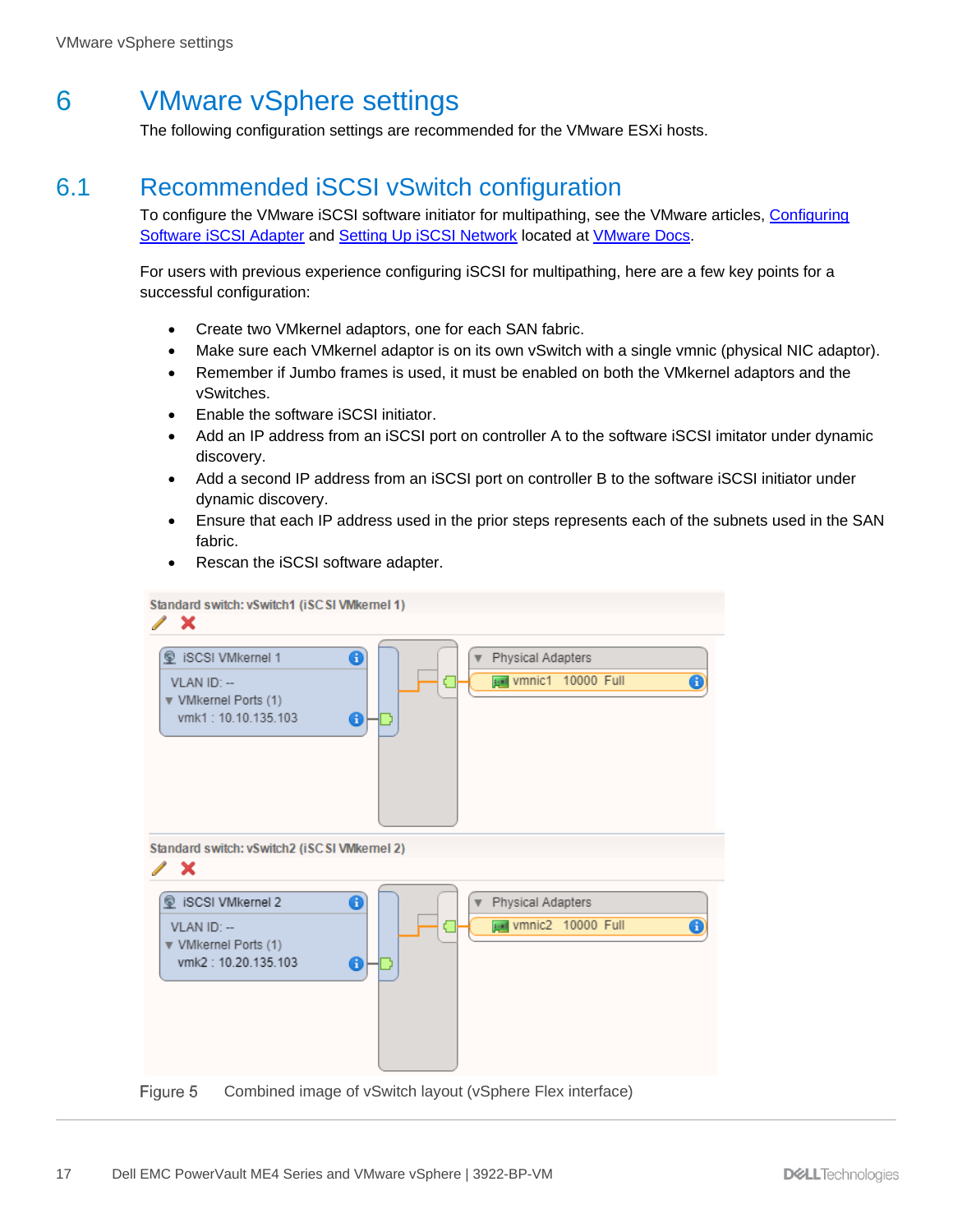#### <span id="page-17-0"></span>6.2 Recommended multipathing (MPIO) settings

Block storage (iSCSI, FC, or SAS to vSphere hosts from the ME4 Series array) has the native path selection policy (PSP) of most recently used (MRU) applied by default. If the vSphere hosts are connected to the ME4 Series array through SAN fabrics that follow the best practices as described in section 3, Connectivity considerations, multiple paths will be presented to each volume. Half of the paths go to the active controller that owns storage pool from which the volume is created, and the remaining paths go to the passive failover or alternative controller. Since the ME4 Series array is ALUA compliant, and recognized as such by vSphere ESXi, I/O will be correctly routed to the owning or active controller.

With MRU, only one of the two or four paths to the active controller is transporting I/O, with the remaining path(s) only transporting I/O if current path fails. Changing the PSP to round robin (RR) enables the I/O workload to be distributed across all the available paths to the active controller, resulting in better bandwidth optimization. It is recommended to use round robin for SAN-attached volumes.

In addition to changing the PSP to round robin, it is also recommended to change the default number of I/Os between switching paths. The default setting waits until 1,000 I/Os have been sent before switching to the next available path. This may not fully utilize the entire available bandwidth to the SAN when multiple paths are available. It is recommended to change the default number of I/Os between switching paths from 1,000 to 3, as described in the following subsections.

**Note**: In direct-attached configurations, such as SAS and direct-attached Fibre Chanel, there are typically only two connections, one to each controller, and therefore two paths. In such a configuration, with only one path to the active or owning controller, round robin has no benefit over MRU.

Applying these setting to all the datastores mounted to all the ESXi hosts in a vSphere environment can be achieved in different way, of which two examples are shown in the following subsections.

#### <span id="page-17-1"></span>6.2.1 Modify SATP claim rule

Modifying the SATP claim rule is advantageous because it will apply to all current and future datastores that are added to the ESXi host, but it requires a reboot to be applied. Once the rule is created and a reboot occurs, all current, and future datastores will have the recommended setting applied to them.

To automatically set multipathing to round robin, and set the IOPS path change condition for all current and future volumes mapped to an ESXi host, create a claim rule with the following command:

```
esxcli storage nmp satp rule add --vendor "DellEMC" --model "ME4" --satp 
"VMW_SATP_ALUA" --psp "VMW_PSP_RR" --psp-option "iops=3" --claim-
option="tpgs_on"
```
SATP claim rules cannot be edited; they can only be added or removed. To make changes to an SATP claim rule, it must be removed and then re-added. To remove the claim rule, issue the following command:

```
esxcli storage nmp satp rule remove --vendor "DellEMC" --model "ME4" --satp 
"VMW SATP ALUA" --psp "VMW PSP RR" --psp-option "iops=3" --claim-
option="tpgs_on"
```
A reboot is required for claim rule changes to take effect.

**Note:** For OEM models, the --model will need to be changed to "VA4" instead of "ME4".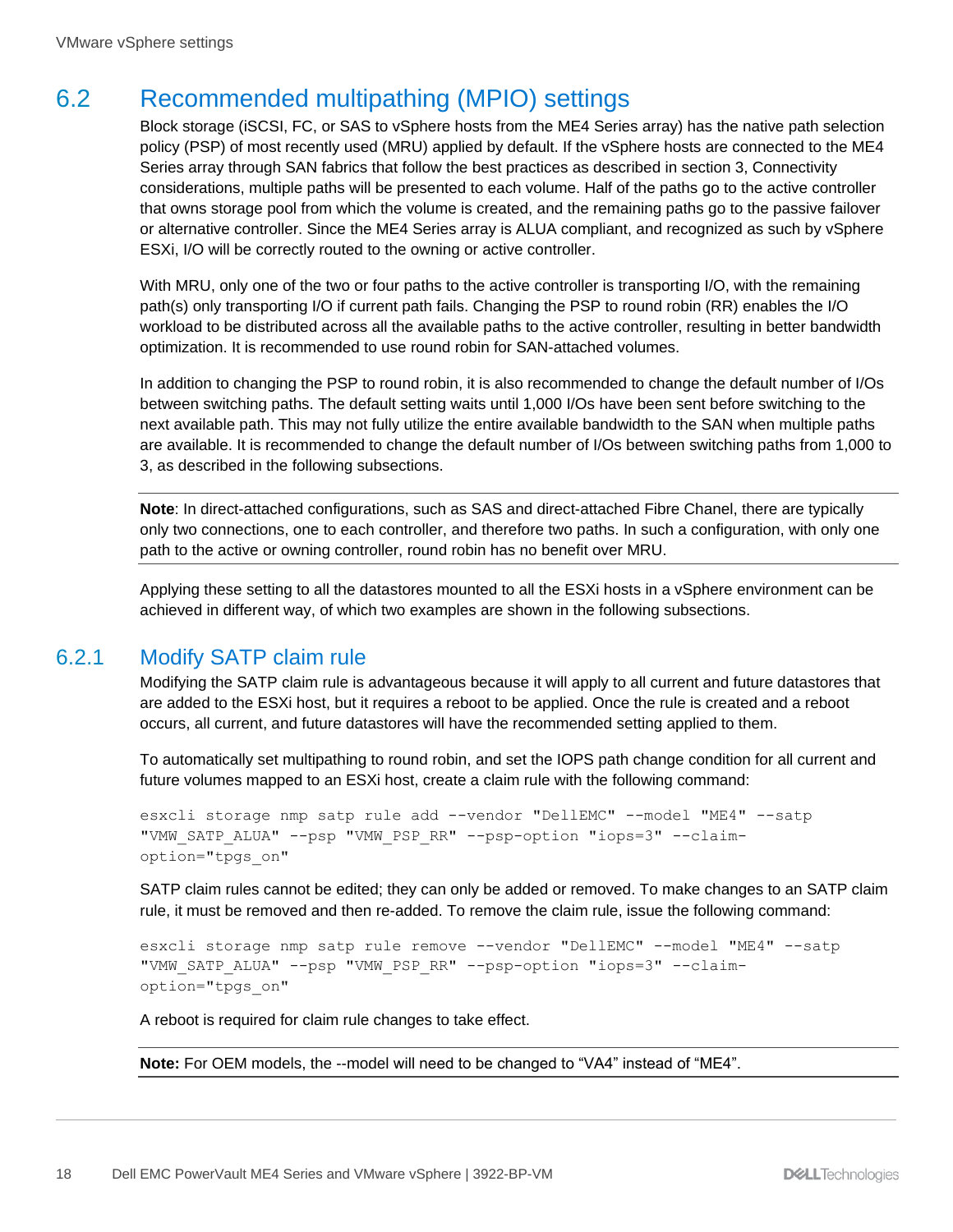### <span id="page-18-0"></span>6.3 ESXi iSCSI setting: delayed ACK

Delayed ACK is a TCP/IP method of allowing segment acknowledgements to transport upon each other or on other data that is passed over a connection with the goal of reducing I/O overhead. One side effect of delayed ACK is that if the pipeline is not filled, acknowledgement of the data is delayed. This can be seen as higher latency during lower I/O periods. Latency is measured from the time data is sent to when the acknowledgement is received. With disk I/O, any increase in latency can result in decreased performance. If higher latency during lower I/O periods is observed in the environment, disabling delayed ACK may resolve the issue. Otherwise, consult Dell Support.

[VMware KB article 1002598](https://kb.vmware.com/kb/1002598) provides additional information, including instructions for disabling delayed ACK on ESXi.

#### <span id="page-18-1"></span>6.4 Virtual SCSI controllers

When adding additional virtual hard drives (VMDKs) to a virtual machine, there are two virtual SCSI controller changes that should be considered.

Virtual machines can be configured with additional SCSI controllers. Each SCSI controller not only enables a greater number of VMDKs to be added to the virtual machine, they also add a separate disk queue. These separate disk queues can prevent contention for I/O between VMDKs. Adding virtual SCSI controllers involves the same process as adding any virtual hardware to a virtual machine, through the Edit settings menu.

There are several virtual SCSI controllers. By, default any additional virtual SCSI controllers will be of the default type for that guest OS. For example, the default virtual SCSI controller with Windows Server 2012 is LSI Logic SAS. However, the VMware Paravirtual (PVSCSI) virtual SCSI controller has a lower host CPU cost per I/O, freeing up those CPU cycles for more valuable uses. VMware has a detailed [white paper](https://www.vmware.com/content/dam/digitalmarketing/vmware/en/pdf/techpaper/1M-iops-perf-vsphere5.pdf) that takes a close look at the IOPS, latency, and cost of the PVSCSI and LSI Logic SAS controllers. Check the VMware [Guest OS Compatibility Guide](https://www.vmware.com/resources/compatibility/pdf/VMware_GOS_Compatibility_Guide.pdf) to ensure that the Paravirtual controller is compatible with the virtual machine's operating system.

### <span id="page-18-2"></span>6.5 Datastore size and virtual machines per datastore

While administrators continually try to maintain optimized data layout and performance, the size of the datastore becomes a question. Because every environment is different, there is no single answer to the size and number of LUNs. However, the typical recommendation is 10 to 30 VMs per datastore. Several factors in this decision include the speed of the disks, RAID type, and workload intensity of the virtual machines.

VMware currently supports a maximum datastore size of 64 TB. However, in most circumstances, a much smaller, more manageable size would be recommended to accommodate a reasonable number of virtual machines per datastore. Having one virtual machine per datastore would pose an abundance of administrative overhead, and putting all virtual machines on a single datastore would likely cause a performance bottleneck. VMware currently supports a maximum of 2,048 powered-on virtual machines per VMFS datastore. However, in most circumstances and environments, a target of 15 to 25 virtual machines per datastore is the conservative recommendation. By maintaining a smaller number of virtual machines per datastore, potential for I/O contention is greatly reduced, resulting in more consistent performance across the environment.

Determine the most beneficial compromise by monitoring the performance environment to find volumes that may be underperforming. In addition, monitor the queue depth with esxtop to see if there are outstanding I/Os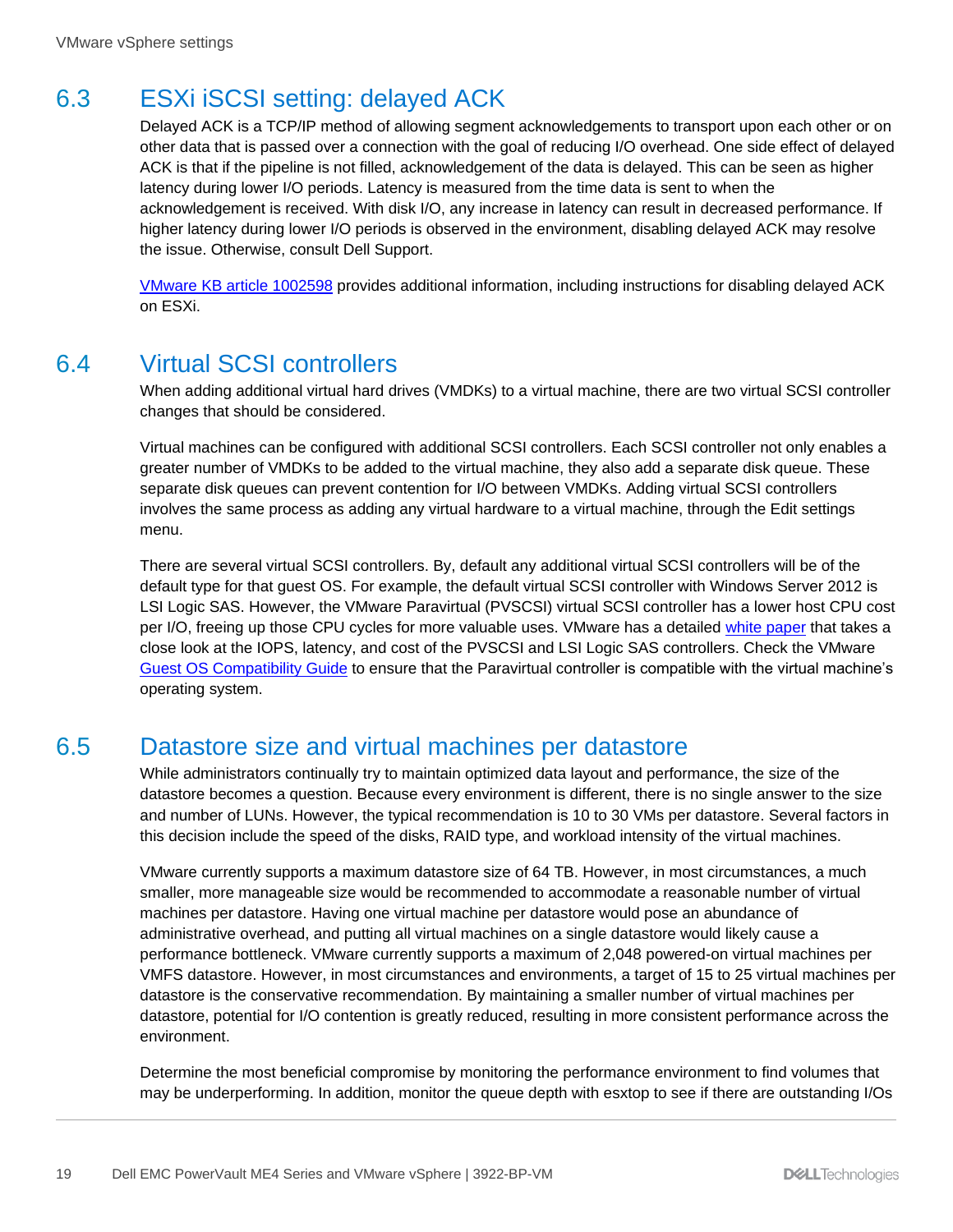to a volume indicating that too many VMs may reside on that datastore. It is also important to consider the recovery point objective and recovery time objective of backups and replication for business continuity and recovery.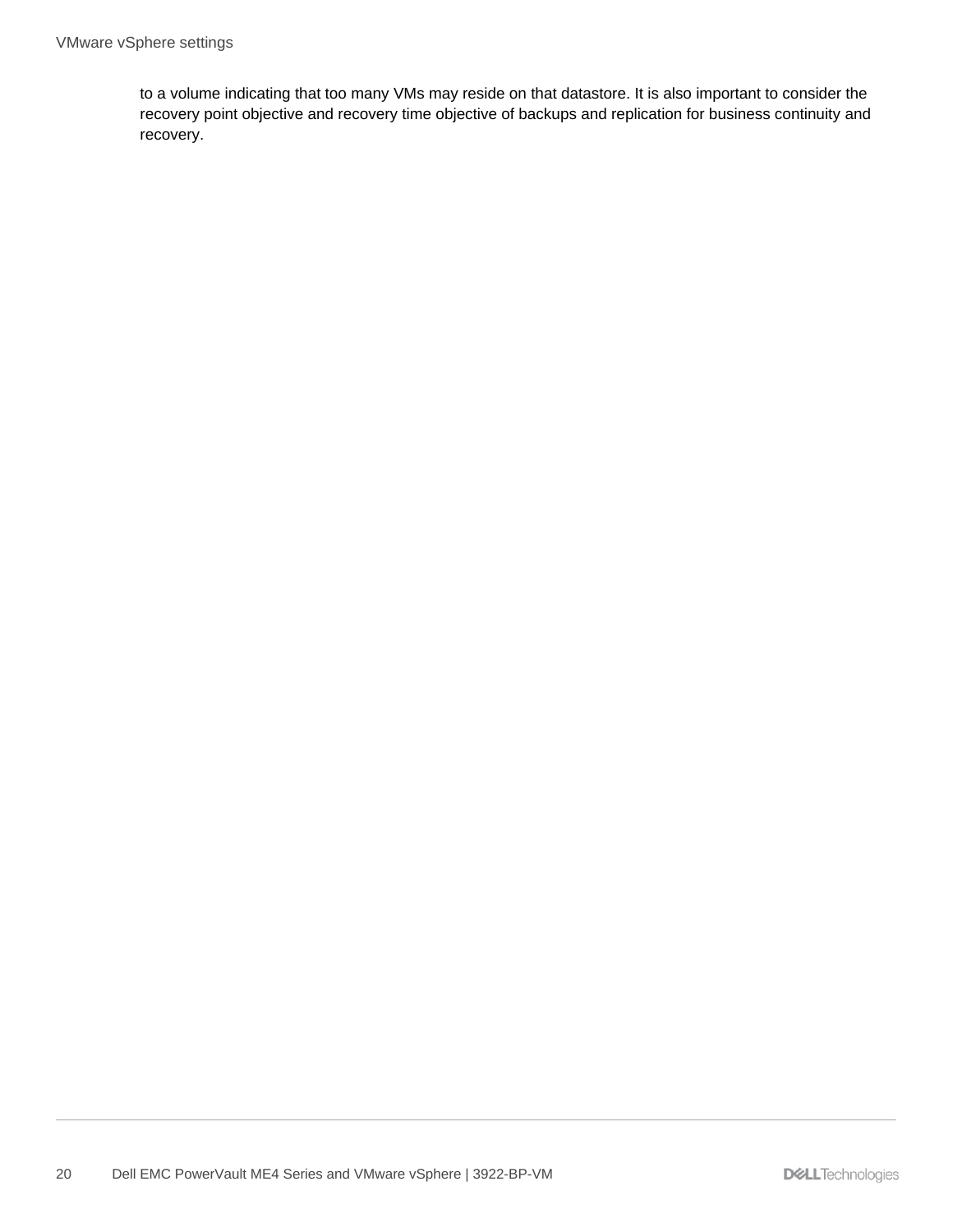## <span id="page-20-0"></span>7 VMware integrations

The ME4 Series array has several integrations and touchpoints with the VMware vSphere ecosystem. Like the vSphere Web Client plugin, some are more visible then others, such as the VAAI primitives in the firmware. However, a clear understanding of the functionality and benefits they provide is vital to efficient virtual-environment design.

These integrations and touchpoints include VMware vStorage APIs for Array Integration (VAAI) and VMware Storage I/O Control (SIOC).

### <span id="page-20-1"></span>7.1 VMware vStorage APIs for Array Integration

VMware vSphere recognizes that the underlying storage it is using may be capable of more than just storing data. Through its storage partners (including Dell Technologies), VMware developed a set of APIs which leverage the SCSI T10 specification to utilize the advanced capabilities that exist in intelligent storage products such as ME4 Series arrays

This set of APIs is referred to as vStorage APIs for Array Integration (VAAI) and includes the following SCSI primitives:

- Full copy
- Block zeroing
- Hardware-assisted locking
- Thin provisioning space reclamation

#### <span id="page-20-2"></span>7.1.1 Full copy

A common day-to-day IT task involves deploying servers to support new business applications. Virtualization changed this from a labor-intensive task of racking a server and installing the OS to a simple task that required only a couple of mouse clicks to deploy a virtual machine from a preconfigured template. While this change has resulted in substantial time savings, there was still a significant amount of time spent watching the progress bar as the virtual machine deployed. Traditionally, the process of deploying a virtual machine involved all of its data being read from the array, across the network to the ESXi host, and then written back across the network to the array. This placed a non-production workload on both the network and the ESXi host, in addition to the production workload of the running environment. Now, with the full copy primitive, ESXi can offload this task to the array where it can be completed much more efficiently, with a significant workload reduction for the ESXi host and the network. The benefits of full copy do not end with deploying virtual machines from templates. They also extend to virtual-machine tasks such as Storage vMotion, and virtual machine cloning.

#### <span id="page-20-3"></span>7.1.2 Block zeroing

Fault-tolerant virtual machines require VMDKs that are eager-zeroed thick. These differ from standard thick or thin VMDKs in that the blocks are zeroed out at the time that the VMDK is created. For large disks, this can take a significant amount of time as each zero is written from the server to the array, and an acknowledgment of each write is sent back from the array to the server. With the block zeroing primitive, the ESXi host offloads to the ME4 Series array the task of zeroing out the blocks, and permits the host to continue creating the faulttolerant virtual machine while the storage completes the zeroing task in the background. By offloading the block zeroing to the ME4 Series array, fault-tolerant virtual machines can be created much faster.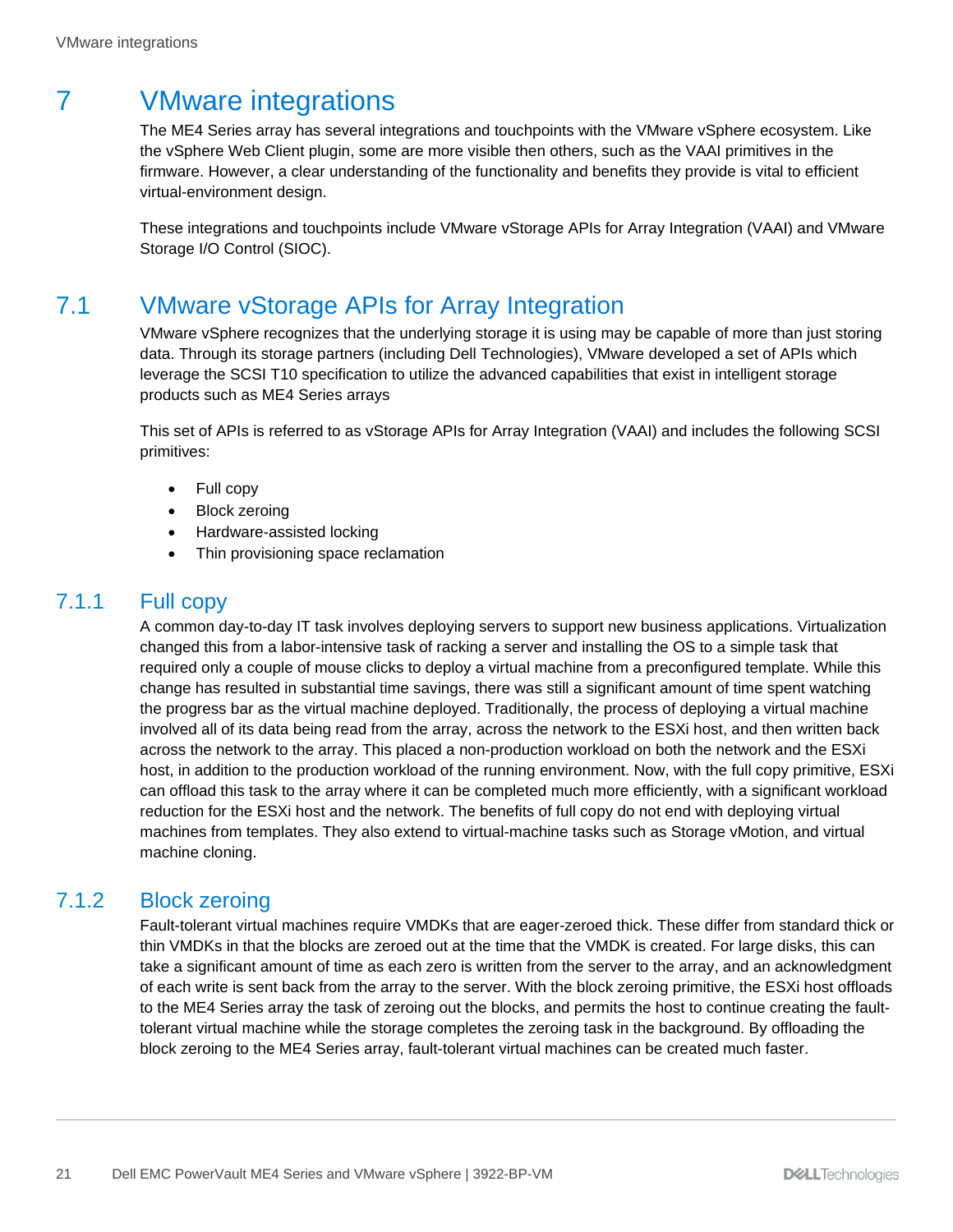#### <span id="page-21-0"></span>7.1.3 Hardware-assisted locking

To protect Virtual Machine File System (VMFS) metadata, the hardware-assisted locking primitive provides a more granular method than SCSI reservations. Previously, whenever a virtual machine powered on, powered off, grew a thin provisioned virtual disk, or was moved with vMotion to another host, a SCSI reservation lock would be issued by the ESXi host to the underlying volume of the datastore. This prevented other hosts from also issuing a SCSI reservation to service a similar request. While SCSI reservations are short-lived, the impact can be noticed when powering on a large number of virtual machines simultaneously, as typically observed in a virtual desktop infrastructure (VDI) environment. The hardware-assisted locking primitive resolves this by working with the ME4 Series array to lock only the necessary blocks rather than the entire volume. This enables other hosts to perform similar operations against that same volume at the same time.

#### <span id="page-21-1"></span>7.1.4 Thin provisioning space reclamation

The thin provisioning space reclamation primitive, also known as unmap, enables thin-provisioned datastores to be rethinned to only consume the actual space they are consuming on the array. This frees up space on the array that has been deleted by ESXi, allowing thin-provisioned volumes to remain thin and reducing overall storage costs. Traditionally, the size of a thin-provisioned volume, as shown at the storage layer, reflects the maximum space consumption that occurred at some point since it was created. This is because ESXi did not inform the array that particular blocks of data had been deleted and no longer needed to be stored by the array. The T10 SCSI primitive unmap enables this information to be communicate to the array, through the SCSI storage stack. This unmap primitive is referred to as thin provisioning space reclamation by VMware.

With the release of vSphere 6.7, VMware updated the unmap API to run automatically in the background without user intervention as part of VMFS-6. This is dependent upon arrays utilizing 1 MB or smaller pages. The ME4 Series array utilizes 4 MB pages, and therefore is incompatible with automatic unmap.

The command for executing unmap is a part of the esxcli command set of the ESXi OS. This enables the command to be accessed from many scripting tools and to be called remotely with vSphere [vCLI](https://code.vmware.com/web/dp/tool/vsphere-cli) or [PowerCLI.](https://code.vmware.com/web/dp/tool/vmware-powercli/) The syntax of the unmap command is as follows:

esxcli storage vmfs unmap --volume-label=volume\_label

**Note**: VMware recommends limiting unmap operations to an off-peak operating timeframe

### <span id="page-21-2"></span>7.2 VMware Storage I/O Control

Storage I/O Control (SIOC) ensures that the excessive storage I/O demands of a particular VMDK do not negatively impact the storage I/O needs of other VMDKs residing on the same datastore. Previously, this has been resolved though administrative tasks such as careful VM placement, reactive monitoring of VMDK I/O, and over-sizing of the environment to handle occasional I/O spikes.

With SIOC, the reactive monitoring task is conducted by vSphere across all ESXi hosts and the reactive action is performed automatically and instantaneously by vSphere, enabling administrators to more efficiently utilize their storage environments.

The advantages of using Storage I/O Control include the following:

**Performance protection**: SIOC ensures that all VMDKs receive a fair share or an assigned share of I/O needs, regardless of the I/O they demand during period of congestion.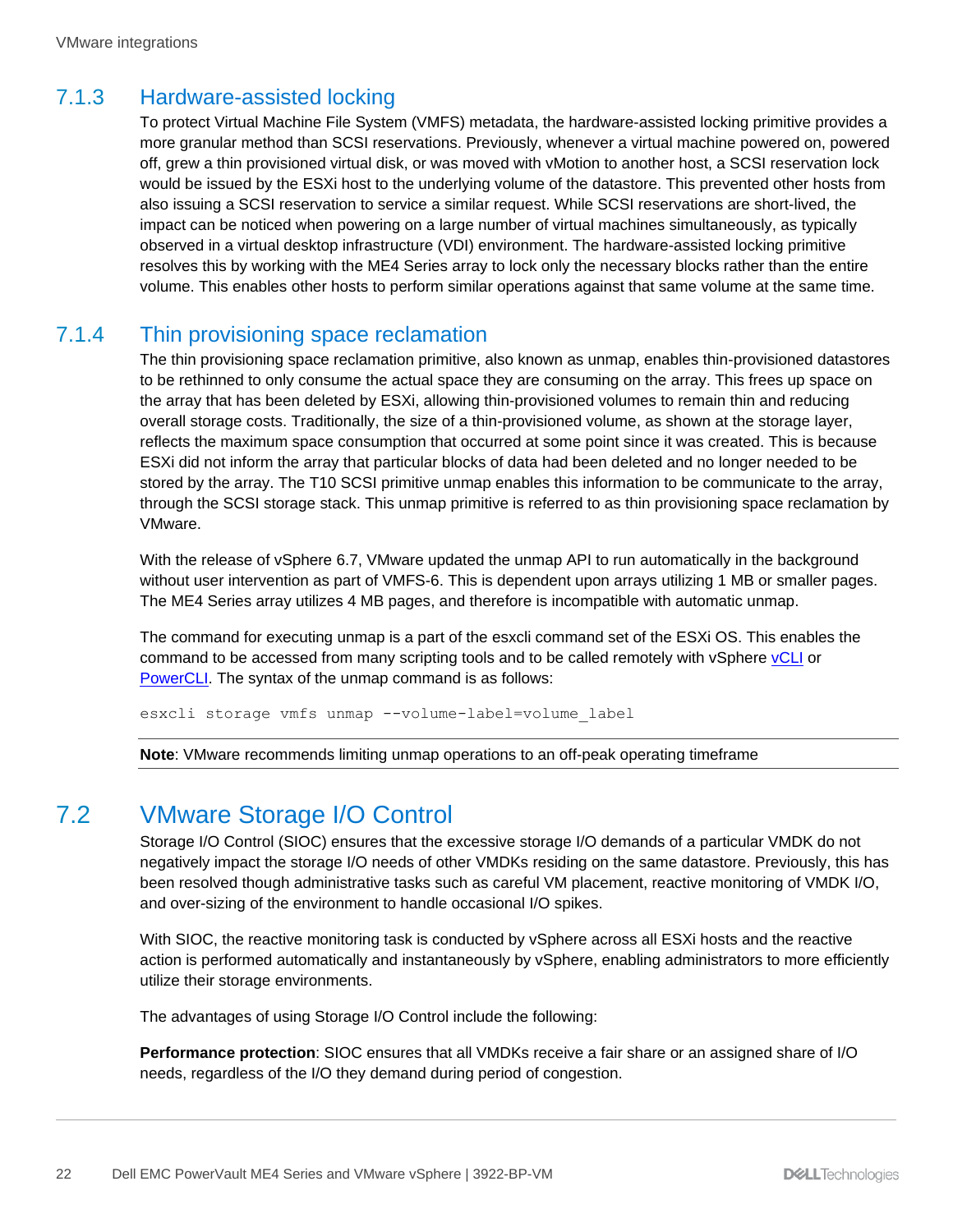**Better utilization of storage assets**: The storage environment no longer needs to be oversized to cover occasional I/O peaks. Rather, these peaks are leveled out by SIOC.

SIOC works by monitoring the I/O latency of a datastore. When that latency exceeds the threshold that has been set (30 ms by default), SIOC will engage and enforce the assigned disk shares. By default, all VMDKs receive the same number of shares, and therefore during times of contention, excessive consumers will be restricted. SIOC achieves this by restricting the number of queue slots available to the VMDKs that are consuming more than their assigned share and provides the previously deprived VMDKs with improved storage performance. Alternatively, a VMDK may be assigned a greater or lesser number of shares then other VMDKs, resulting in SIOC favoring or disfavoring that VMDK to a greater degree, but only during I/O contention.

While SIOC does not eliminate the need for SAN monitoring, it means that the SAN does not need to be actively monitored, freeing up the storage administrator to deal with more important tasks. If SIOC is engaging for significant periods of time, the administrator may need to add additional I/O capacity or relocate I/Ointensive VMDKs.

As a best practice, when utilizing datastores backed by an ME4 Series array configured with a single tier of disks, SIOC is recommended to balance out the I/O needs of VMDKs that share the same datastore.

#### <span id="page-22-0"></span>7.2.1 Storage I/O Control and automated tiered storage

Storage I/O Control is a great equalizer ensuring that each VMDK gets its fair share of I/O when there is contention, but other options are available. Traditionally, SAN storage provides a datastore with only one tier of performance, and often the choice is either fast RAID 10 SSD or slow RAID 6 NL-SAS. However, today's modern SANs designed with ME4 Series storage can spread a volume across multiple tiers of storage with varying performance characteristics. Automated tiered storage (ATS) will move data between the different tiers of storage depending upon the performance needs of the data. This enables the ME4 Series array to adjust to the changing demands of the virtual machine's application.

ATS resolves storage performance issues by relocating highly active data to higher performing tiers of storage. A virtual machine's VMDK with highly active data can trigger SIOC's throttling mechanism, and a slowing of the highly active data, thus preventing ATS from repositioning the data to a higher performing tier of storage.

As a best practice, when utilizing datastores backed by an ME4 Series array configured with ATS, SIOC should be left at the default setting of **Disabled**.